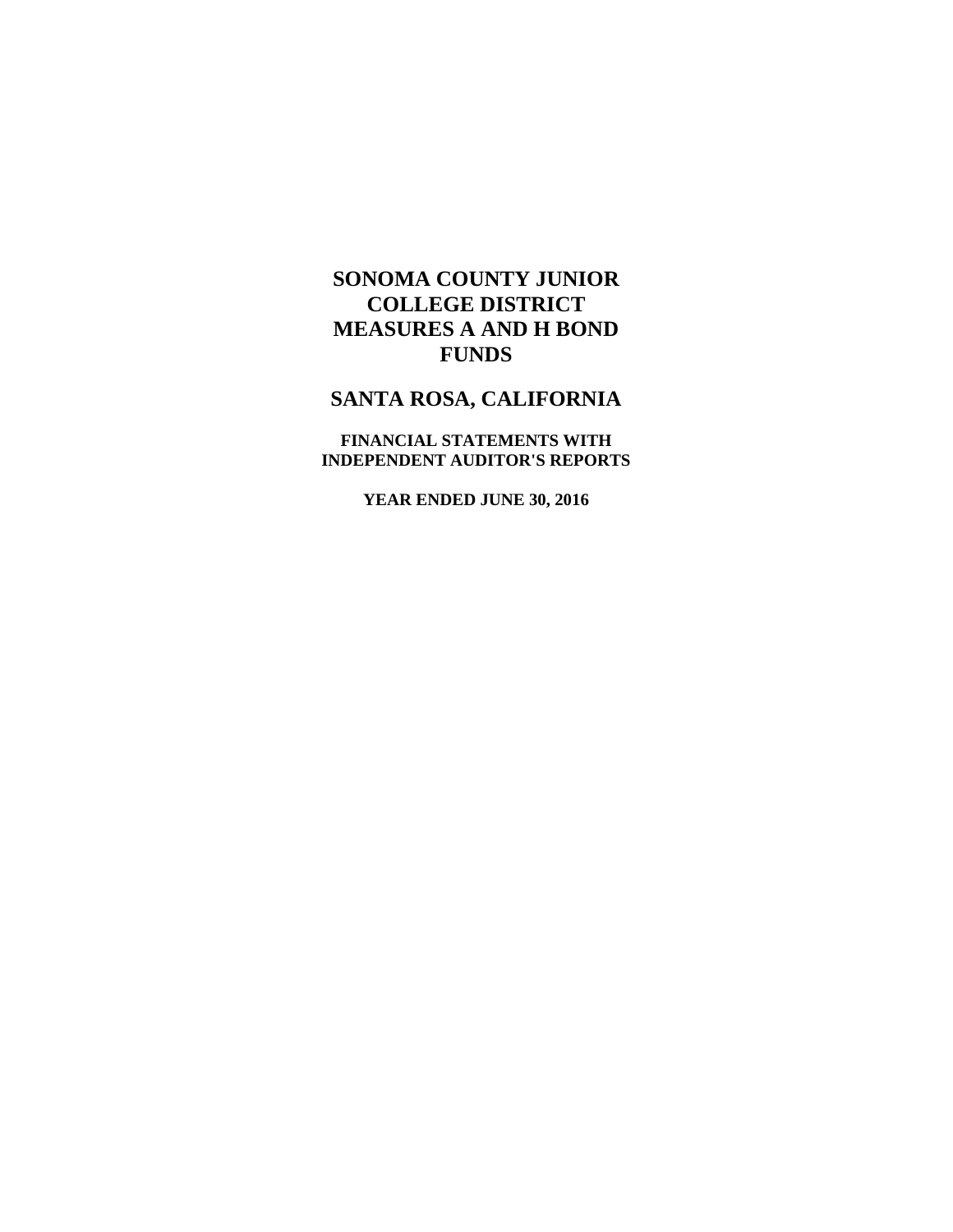# **TABLE OF CONTENTS JUNE 30, 2016**

|                                                                                                              | <b>PAGE</b> |
|--------------------------------------------------------------------------------------------------------------|-------------|
| <b>INDEPENDENT AUDITOR'S REPORT</b>                                                                          | 1           |
| <b>MANAGEMENT'S DISCUSSION AND ANALYSIS</b><br>(Required Supplementary Information)                          | 3           |
| <b>FINANCIAL STATEMENTS</b>                                                                                  |             |
| <b>Balance Sheet</b>                                                                                         | 7           |
| Statement of Revenues, Expenses, and Changes in Net Position                                                 | 8           |
| <b>Statement of Cash Flows</b>                                                                               | 9           |
| <b>Notes to Financial Statements</b>                                                                         | 10          |
| <b>OTHER REPORT</b>                                                                                          |             |
| Report on Internal Control over Financial Reporting<br>and on Compliance and Other Matters Based on an Audit |             |
| of Financial Statements Performed in Accordance                                                              |             |
| with Government Auditing Standards                                                                           | 22          |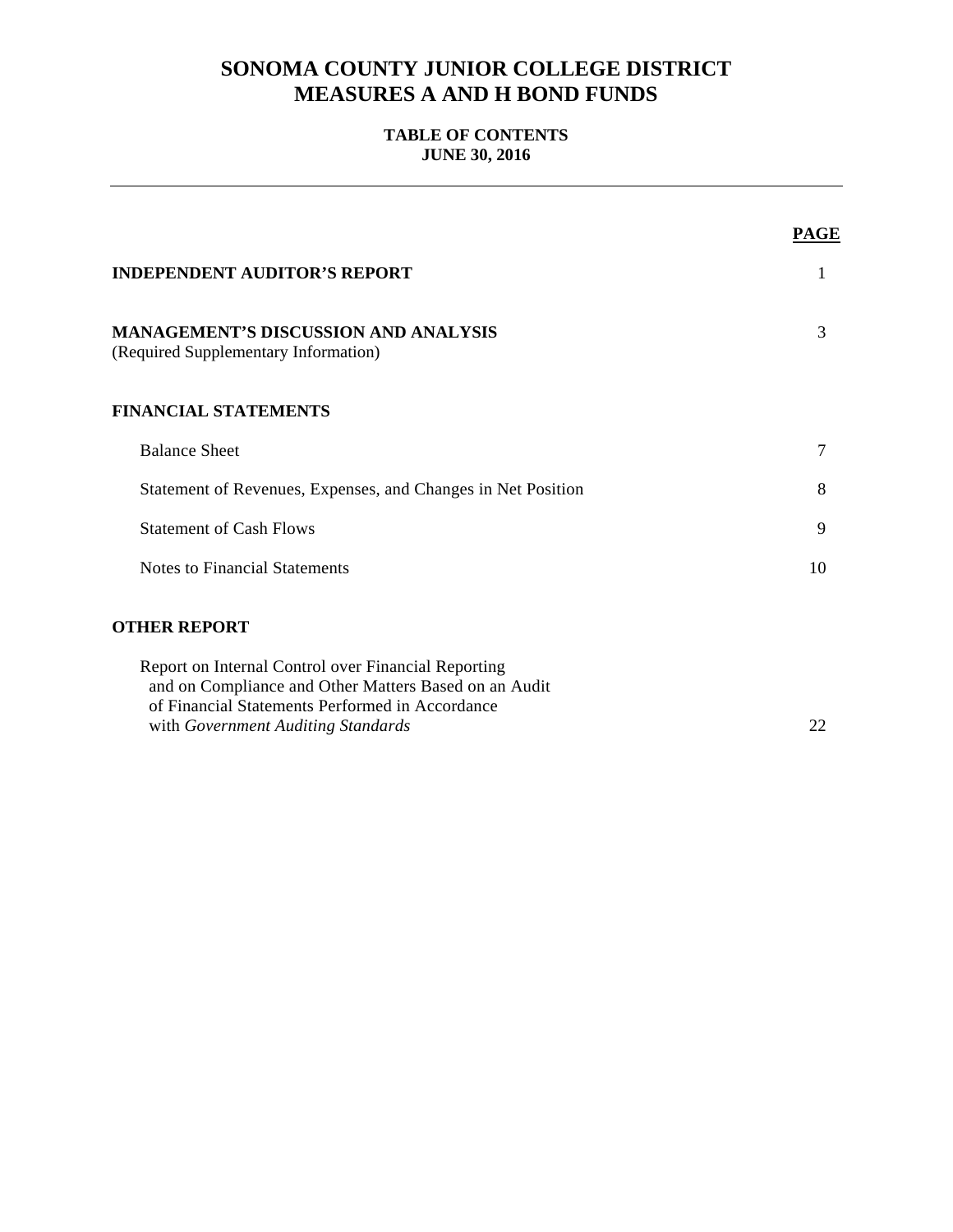

*Relax. We got this.*  $\alpha$ 

# **INDEPENDENT AUDITOR'S REPORT**

**Members of the Board of Trustees Sonoma County Junior College District Santa Rosa, California** 

### **Report on the Financial Statements**

We have audited the accompanying financial statements of the Measures A and H Bond Funds (the Measures) of the Sonoma County Junior College District (the District) as of and for the year ended June 30, 2016, and the related notes to the financial statements, which collectively comprise the Measures' basic financial statements, as listed in the table of contents.

### *Management's Responsibility for the Financial Statements*

Management is responsible for the preparation and fair presentation of these financial statements in accordance with accounting principles generally accepted in the United States of America; this includes the design, implementation, and maintenance of internal control relevant to the preparation and fair presentation of financial statements that are free from material misstatement, whether due to fraud or error.

#### *Auditor's Responsibility*

Our responsibility is to express an opinion on these financial statements based on our audit. We conducted our audit in accordance with auditing standards generally accepted in the United States of America and the standards applicable to financial audits contained in *Government Auditing Standards*, issued by the Comptroller General of the United States. Those standards require that we plan and perform the audit to obtain reasonable assurance about whether the financial statements are free from material misstatement.

An audit involves performing procedures to obtain audit evidence about the amounts and disclosures in the financial statements. The procedures selected depend on the auditor's judgment, including the assessment of the risks of material misstatement of the financial statements, whether due to fraud or error. In making those risk assessments, the auditor considers internal control relevant to the entity's preparation and fair presentation of the financial statements in order to design audit procedures that are appropriate in the circumstances, but not for the purpose of expressing an opinion on the effectiveness of the entity's internal control. Accordingly, we express no such opinion. An audit also includes evaluating the appropriateness of accounting policies used and the reasonableness of significant accounting estimates made by management, as well as evaluating the overall presentation of the financial statements.

We believe that the audit evidence we have obtained is sufficient and appropriate to provide a basis for our audit opinion.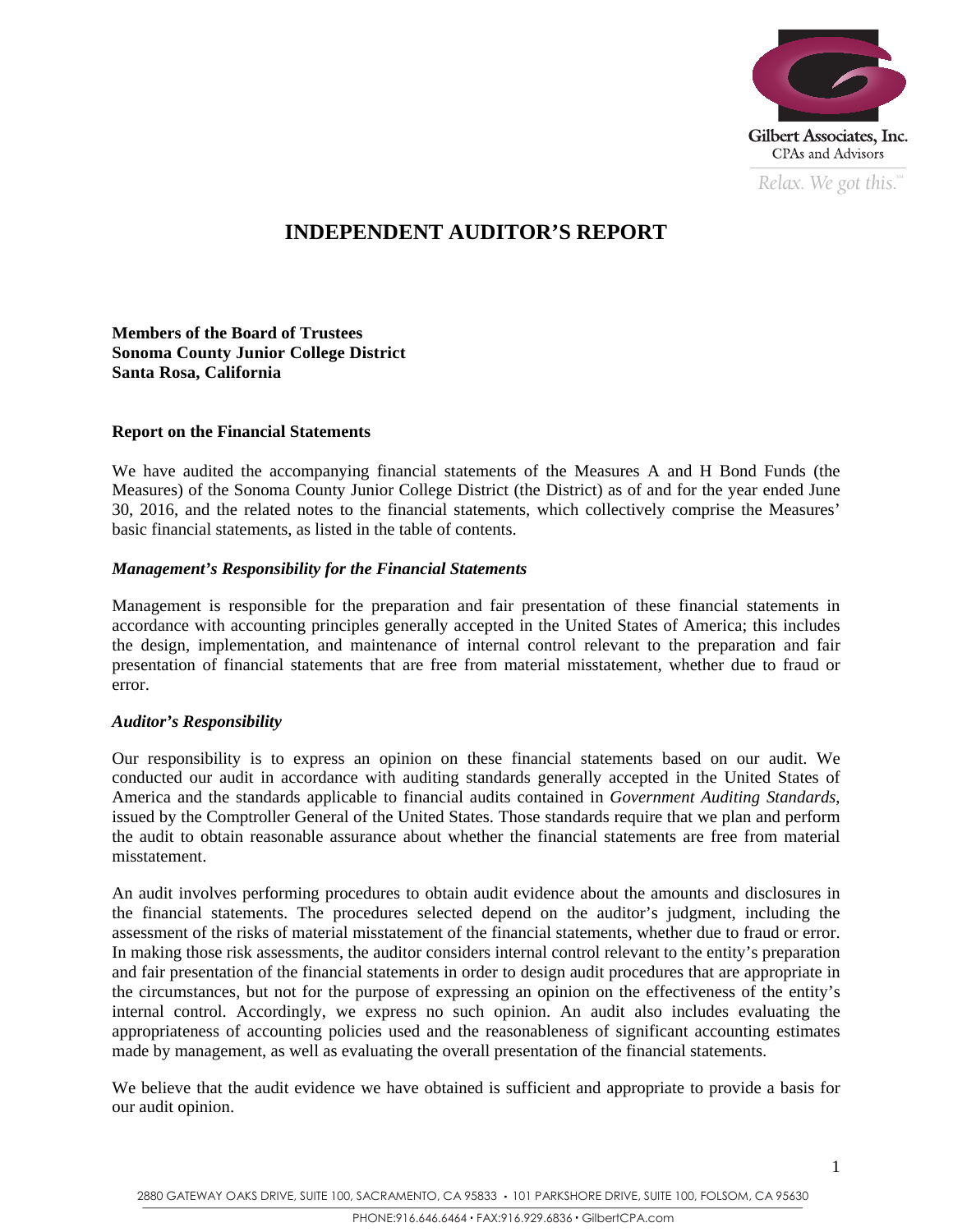## *Opinion*

In our opinion, the financial statements referred to above present fairly, in all material respects, the financial position of the Measures of the District, as of June 30, 2016, and the respective changes in financial position and cash flows thereof for the year then ended in accordance with accounting principles generally accepted in the United States of America.

### *Emphasis of Matter*

As discussed in Note 1, the financial statements present only the Measures and do not purport to, and do not present fairly the financial position of the District as of June 30, 2016, and the changes in its financial position, or its cash flows for the year then ended in conformity with accounting principles generally accepted in the United States of America. Our opinion is not modified with respect to this matter.

### *Required Supplementary Information*

Accounting principles generally accepted in the United States of America require that the Management's Discussion and Analysis, as listed in the table of contents, be presented to supplement the basic financial statements. Such information, although not a part of the basic financial statements, is required by the Governmental Accounting Standards Board, who considers it to be an essential part of financial reporting for placing the basic financial statements in an appropriate operational, economic, or historical context. We have applied certain limited procedures to the required supplementary information in accordance with auditing standards generally accepted in the United States of America, which consisted of inquiries of management about the methods of preparing the information and comparing the information for consistency with management's responses to our inquiries, the basic financial statements, and other knowledge we obtained during our audit of the basic financial statements. We do not express an opinion or provide any assurance on the information because the limited procedures do not provide us with sufficient evidence to express an opinion or provide any assurance.

Gilbert associates, en.

**GILBERT ASSOCIATES, INC. Sacramento, California** 

**November 21, 2016**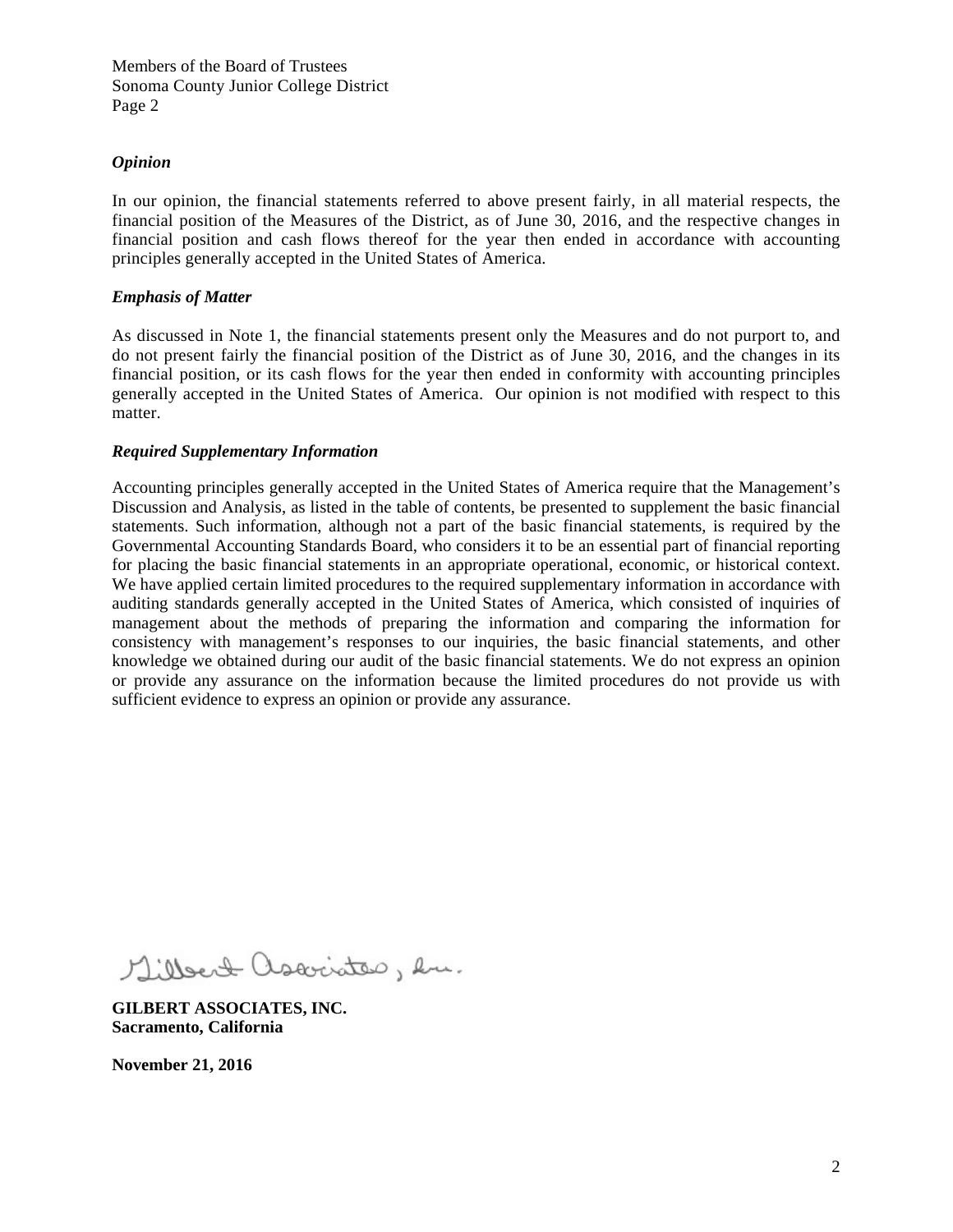# **MANAGEMENT'S DISCUSSION AND ANALYSIS JUNE 30, 2016**

Our discussion and analysis of the Sonoma County Junior College District Measure A and H Bond Funds audit report provides an overview of the financial activities related to the Measures for the fiscal year ended June 30, 2016.

# **Financial Highlights**

#### Measure A

On March 5, 2002, \$251,700,000 in general obligation bonds were authorized by voter's approval of Measure A. A Citizens Bond Oversight Committee (CBOC) was appointed on June 11, 2002, to comply with the California Constitution and the Education Code. The purpose of the CBOC is to inform the public regarding the appropriate use of the Bond proceeds. The first series of Bonds in the amount of \$60,000,000 was issued on February 1, 2003. Series A was refunded on September 29, 2005, resulting in an additional \$36,526,697 and defeased the debt from the original Series A. The second series of Bonds in the amount of \$105,000,000 was issued on September 29, 2005. The third series of Bonds in the amount of \$69,710,000 was issued on September 17, 2007. The fourth and final series (D) of Bonds in the amount of \$16,990,000 was issued on April 2, 2008. In May 2013, the District took advantage of lowered interest rates, and issued \$133.2 million in General Obligation Refunding Bonds to partially defease Series B and Series C, resulting in a lower property tax assessment, and saving local taxpayers an estimated \$18,000,000. The total proceeds from each bond series less the bond issuance costs are to be used to finance the construction, acquisition, furnishing, and equipping of District facilities and technology needs. Further information regarding the interest rates and payment schedules of the bond issuances can be found in the notes to the financial statements.

#### Measure H

On November 4, 2014, \$410,000,000 in general obligation bonds were authorized by voter's approval of Measure H. In 2015/16, the District hired a capital projects director and administrative support and began the master planning process to guide the spending of the \$410 million approved. Effective February 1, 2015, the original, Measure A CBOC was dissolved, and a new Citizen's Bond Oversight Committee was created to be responsible for the oversight of both Measure A and Measure H.

#### **Balance Sheet**

The Balance Sheet reflects the assets, deferred outflows of resources, and liabilities of the funds. Assets primarily consist of amounts expended to date for projects, net of depreciation, and funds available for future projects or debt service. Liabilities consist primarily of outstanding debt, related interest payable and amounts payable to vendors. Net position is, by definition, the difference between assets and liabilities.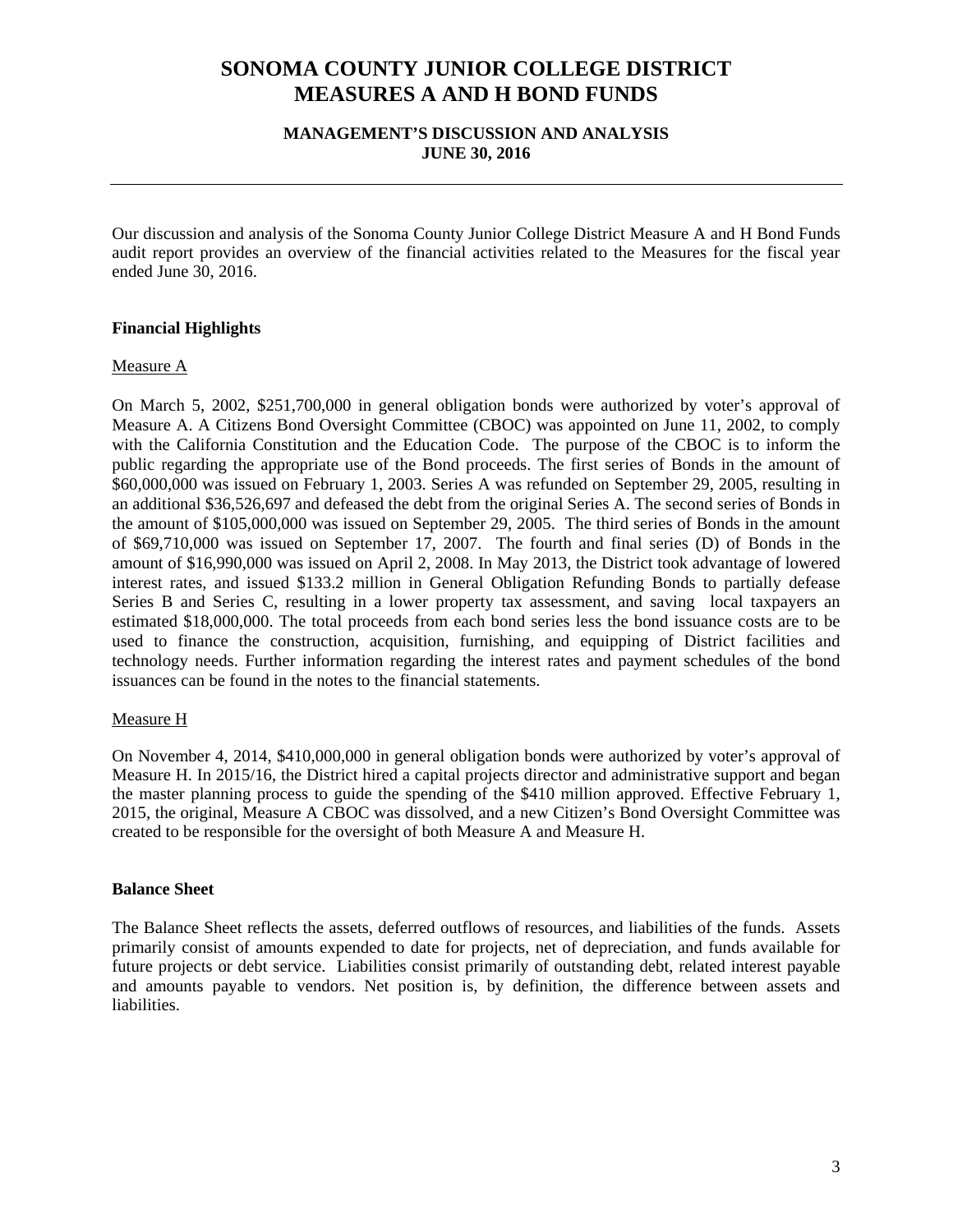# **MANAGEMENT'S DISCUSSION AND ANALYSIS JUNE 30, 2016**

|                                    | 2016              | 2015             | <b>Change</b>    |
|------------------------------------|-------------------|------------------|------------------|
| <b>ASSETS</b>                      |                   |                  |                  |
| Current assets                     | 11,442,906<br>\$. | 12,065,027<br>S. | \$<br>(622, 121) |
| Non-current assets                 | 247,651,218       | 256,420,330      | (8,769,112)      |
| Deferred Amount on Refunding       | 14, 195, 505      | 15,215,541       | (1,020,036)      |
| TOTAL ASSETS AND DEFERRED OUTFLOWS | \$273,289,629     | \$283,700,898    | \$(10,411,269)   |
| <b>LIABILITIES</b>                 |                   |                  |                  |
| Current liabilities                | 11,641,035<br>\$. | \$<br>9,874,005  | \$<br>1,767,030  |
| Non-current liabilities            | 181,691,103       | 189,829,039      | (8,137,936)      |
| <b>TOTAL LIABILITIES</b>           | 193, 332, 138     | 199,703,044      | (6,370,906)      |
| <b>NET ASSETS</b>                  |                   |                  |                  |
| Restricted for Measure A           | 79,957,491        | 83,997,854       | (4,040,363)      |
| <b>TOTAL NET POSITION</b>          | 79,957,491        | 83,997,854       | (4,040,363)      |
| TOTAL LIABILITIES AND NET POSITION | \$273,289,629     | \$283,700,898    | \$(10,411,269)   |

Current assets at June 30, 2016 consist of:

 Restricted current cash and cash equivalents includes cash held at county treasury and includes the current amount due for principle and interest payments and totals \$11.4 million.

Non-current assets are:

- Restricted cash and cash equivalents consists of tax revenues collected by the county for payment of principal and interest in future years (\$18.97 million).
- Restricted investments are funds from the General Obligation Bond, Series D issue that are invested with Public Trust Advisors.
- Capital assets are reported at historical cost of land, buildings, and equipment less accumulated depreciation, where applicable. Additionally, interest incurred during the construction phase of capital assets is included as part of the capitalized value of the assets constructed. The footnotes to the financial statements contain detailed information for capital assets.

Current liabilities consist of:

 Accounts payable consists primarily of amounts due to vendors (\$1.6 million). Accounts payable increased by \$1.4 million over prior year, primarily due to the spending down Measure A in anticipation of Series H and the facilities master planning process for Measure H.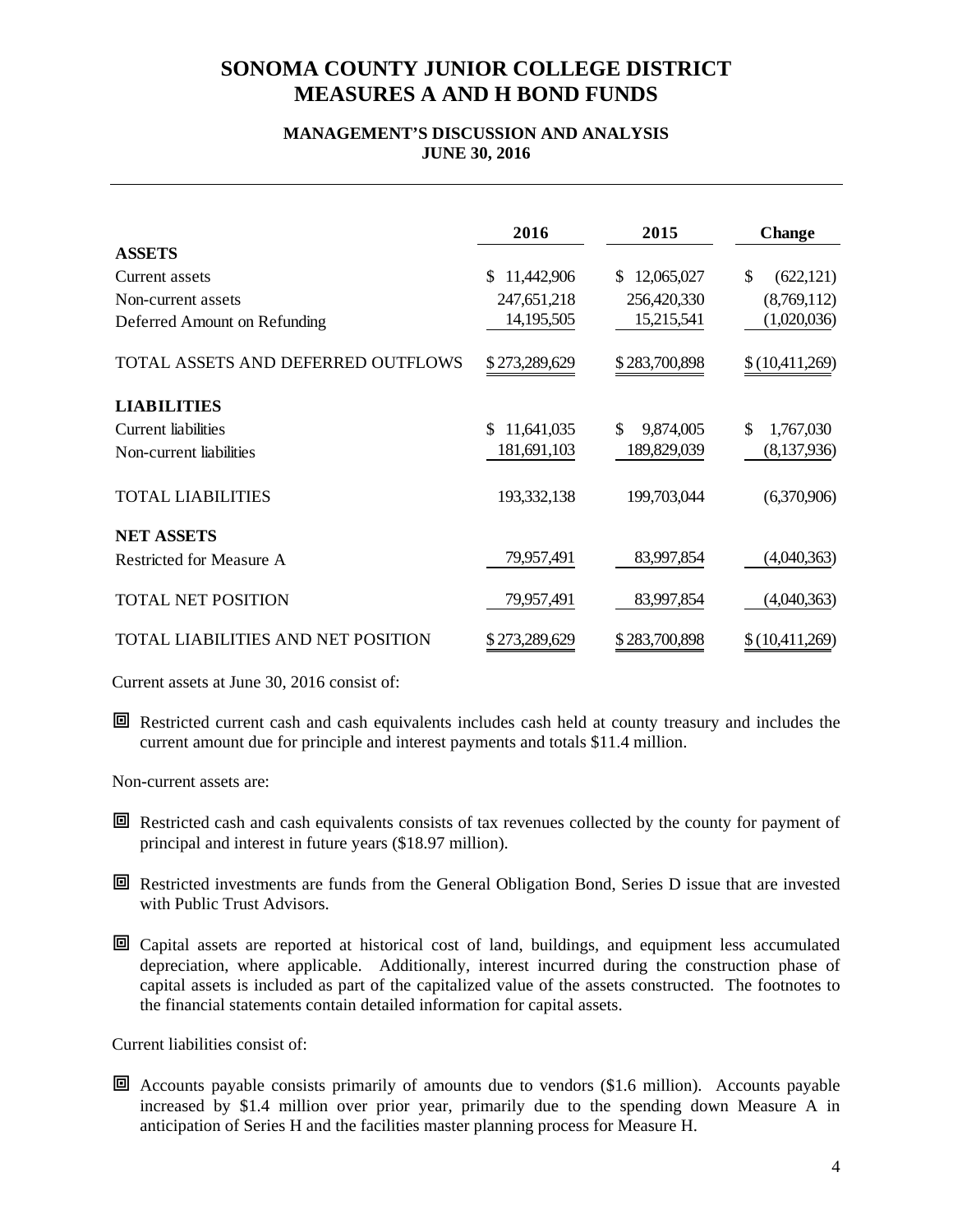# **MANAGEMENT'S DISCUSSION AND ANALYSIS JUNE 30, 2016**

 Current liabilities relating to debt are interest payable within one year (\$3.3 million) and bond principle payable within one year (\$6.28 million).

Non-current liabilities are:

 Noncurrent liabilities represent debt to be paid in one year or later. The sole component of the noncurrent portion is long-term debt (\$181.7 million). Detailed information regarding the long-term debt can be found in the footnotes to the financial statements.

#### **Statement of Revenues, Expenses, and Changes in Net Position**

The Statement of Revenues, Expenses, and Changes in Net Position summarizes operating and financing activity, but excludes proceeds from the sale of bonds and construction, purchases and other project costs. The primary components of revenues are property taxes assessed for debt service and investment income; expenses include depreciation of assets completed and put into service, interest expense on outstanding bonds, and the amortization of bond issuance costs. Changes in net position result from interest income earned on unexpended bond proceeds, property taxes collected for future debt service less accrued bond interest expense, non-cash adjustments for current year depreciation expense, and the amortization of bond premiums and bond issuance costs.

|                                                         | 2016         | 2015         | <b>Change</b> |
|---------------------------------------------------------|--------------|--------------|---------------|
| Total operating revenues                                | \$           | \$           | \$            |
| Total operating expenses                                | 10,708,060   | 7,649,730    | 3,058,330     |
| Operating income (loss)                                 | (10,708,060) | (7,649,730)  | (3,058,330)   |
| Total non-operating revenues (expenses)                 | (6,687,871)  | (7,052,646)  | 364,775       |
| Income before other revenues, expenses, gains or losses | (17,395,931) | (14,702,376) | (2,693,555)   |
| Capital revenues                                        | 13,355,568   | 13,938,539   | (582, 971)    |
| Increase in net position                                | (4,040,363)  | (763, 837)   | (3,276,526)   |
| Net Position - Beginning of year                        | 83,997,854   | 84,761,691   | (763, 837)    |
| Net Position - End of year                              | 79,957,491   | 83,997,854   | (4,040,363)   |

### **Statement of Cash Flows**

The Statement of Cash Flow reports the cash flow related to categories shown on the previous two statements discussed above. Categories include noncapital financing activities, capital and related financing activities and investing activities. The increase or decrease in cash balance depends on the timing of cash flow activities.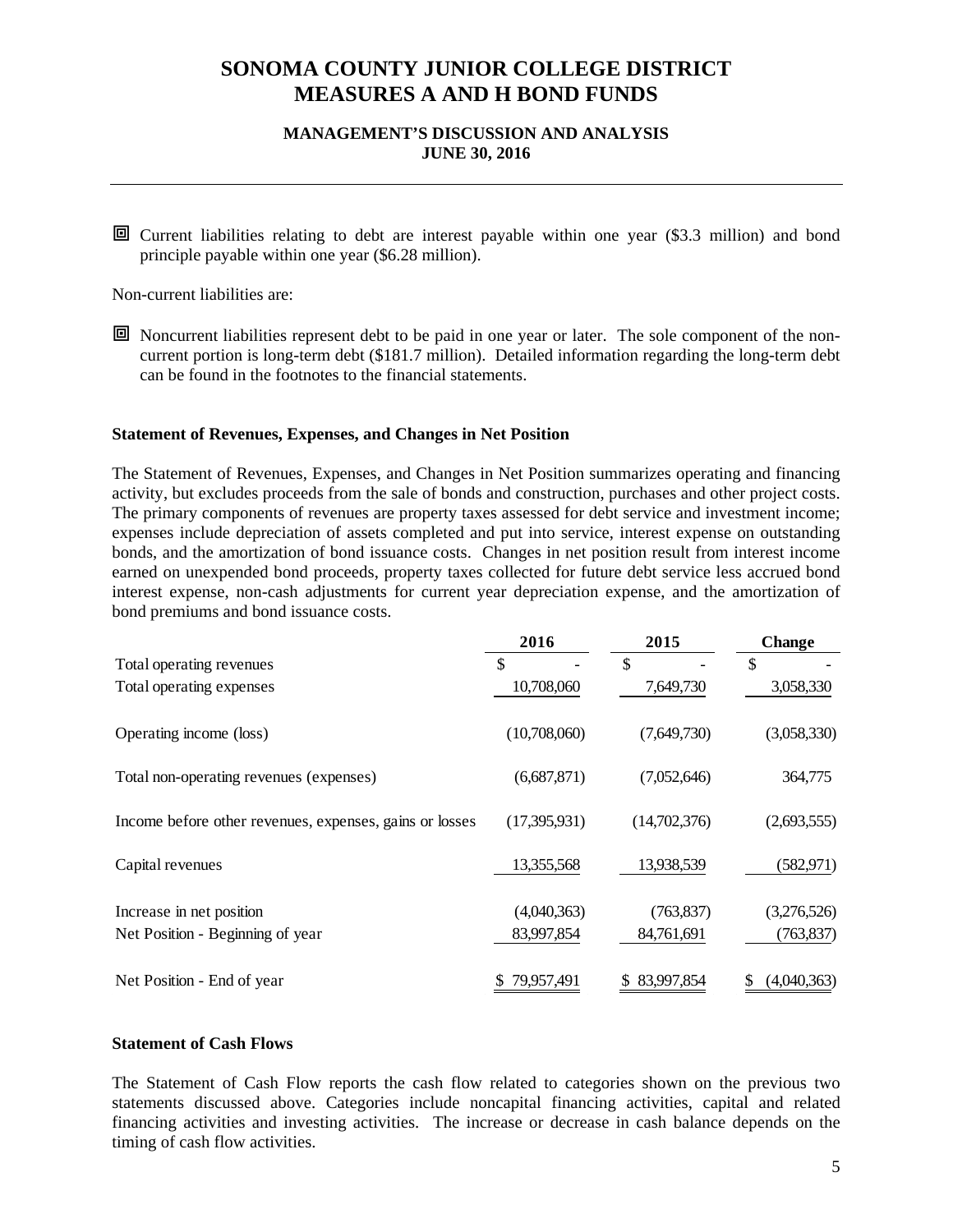# **MANAGEMENT'S DISCUSSION AND ANALYSIS JUNE 30, 2016**

# **Economic Factors That May Affect the Future**

- Measure H was passed by the voters on November 4, 2014, allowing the District to prepare for the future with additional support from the taxpayers. Measure A will be completely spent in 2016-17.
- The first series of Measure H will be sold in December 2016 for \$125 Million.
- Also in December 2016, the District will be refunding approximately \$21 million of Series A to lower the assessment to tax payers.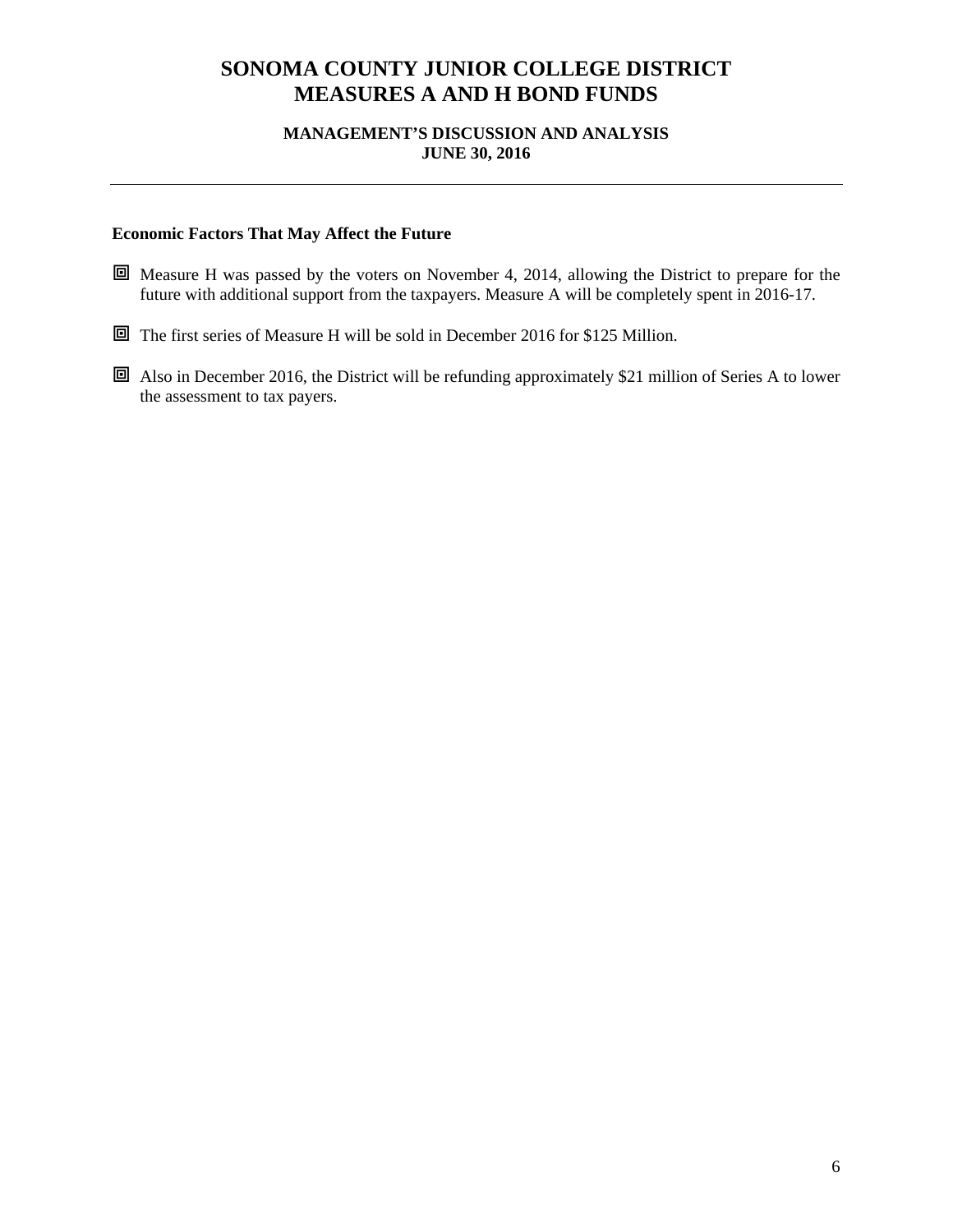# **BALANCE SHEET JUNE 30, 2016**

| <b>ASSETS</b>                                          |                   |
|--------------------------------------------------------|-------------------|
| Current assets:                                        |                   |
| Restricted cash and cash equivalents                   | \$<br>8,472,906   |
| Investments                                            | 2,970,000         |
| Total current assets                                   | 11,442,906        |
| Noncurrent assets:                                     |                   |
| Restricted cash and cash equivalents                   | 18,971,689        |
| Nondepreciable capital assets                          | 8,857,652         |
| Depreciable capital assets, net                        | 219,821,877       |
| Total noncurrent assets                                | 247,651,218       |
| <b>TOTAL ASSETS</b>                                    | 259,094,124       |
| <b>DEFERRED OUTFLOW OF RESOURCES:</b>                  |                   |
| Deferred charge on refunding                           | 14, 195, 505      |
| <b>TOTAL ASSETS AND DEFERRED OUTFLOWS OF RESOURCES</b> | 273,289,629       |
| <b>LIABILITIES AND NET POSITION</b>                    |                   |
| <b>Current liabilities:</b>                            |                   |
| Accounts payable                                       | \$<br>1,608,018   |
| Due to other District funds                            | 484,788           |
| Interest payable - current portion                     | 3,268,229         |
| Bonds payable - current portion                        | 6,280,000         |
| Total current liabilities                              | 11,641,035        |
| Noncurrent liabilities:                                |                   |
| Bonds payable - net of current portion                 | 181,691,103       |
| Total noncurrent liabilities                           | 181,691,103       |
| <b>TOTAL LIABILITIES</b>                               | 193,332,138       |
| Net position:                                          |                   |
| <b>Restricted for Bond Measures</b>                    | 79,957,491        |
| <b>TOTAL LIABILITIES AND NET POSITION</b>              | 273,289,629<br>\$ |

The accompanying notes are an integral part of these financial statements.  $\frac{7}{100}$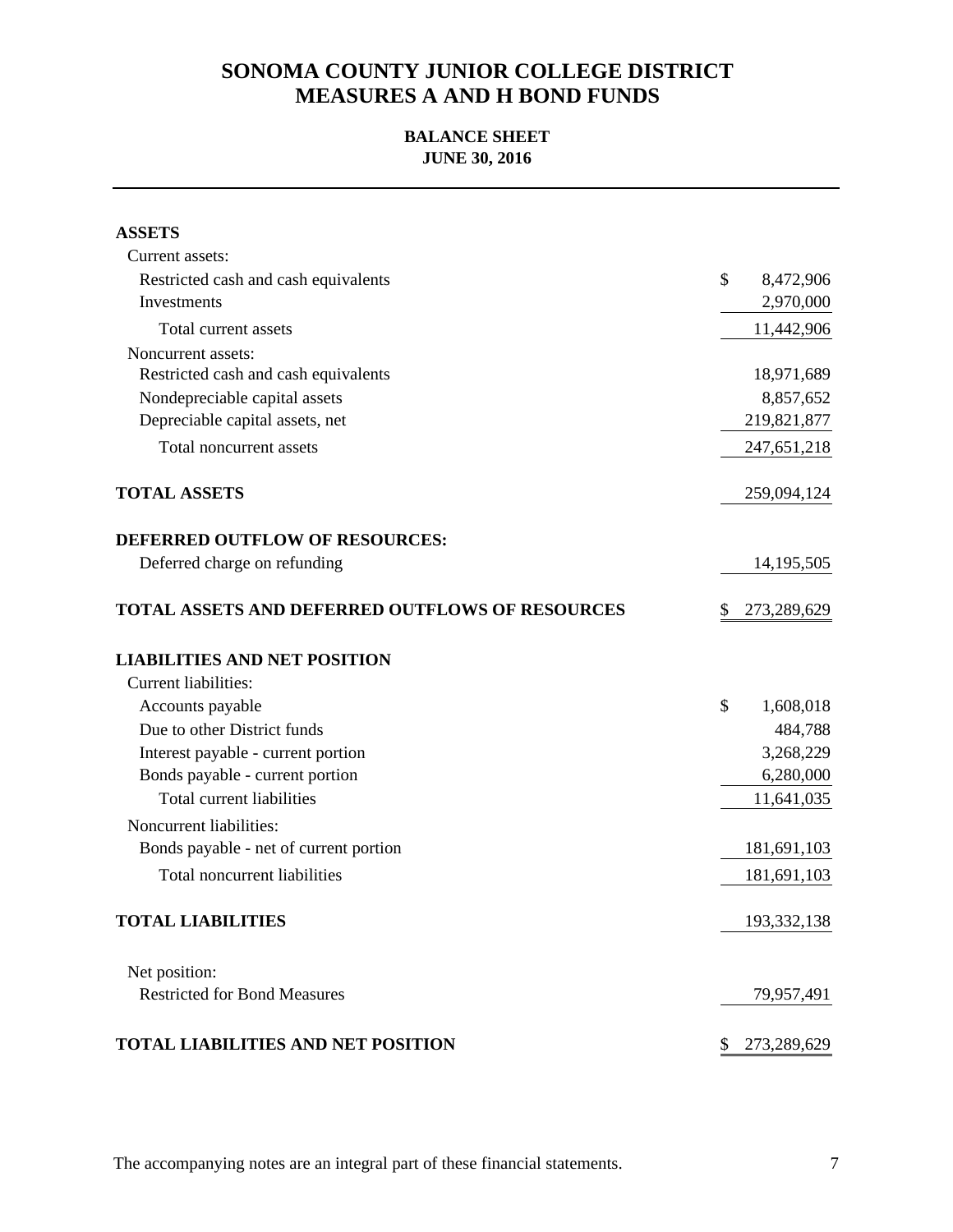# **STATEMENT OF REVENUES, EXPENSES, AND CHANGES IN NET POSITION YEAR ENDED JUNE 30, 2016**

| <b>OPERATING EXPENSES:</b>                            |                 |
|-------------------------------------------------------|-----------------|
| Depreciation                                          | \$<br>6,395,725 |
| Supplies and materials                                | 3,310,609       |
| Other operating expenses and services                 | 1,001,726       |
| <b>OPERATING LOSS</b>                                 | (10,708,060)    |
| <b>NON-OPERATING REVENUES (EXPENSES):</b>             |                 |
| Loss on sale of fixed asset                           | (10,797)        |
| Interest and investment income - capital              | 290,872         |
| Debt interest and other service charges               | (6,967,946)     |
| TOTAL NON-OPERATING REVENUES (EXPENSES)               | (6,687,871)     |
| LOSS BEFORE OTHER REVENUES, EXPENSES, GAINS OR LOSSES | (17, 395, 931)  |
| OTHER REVENUES, EXPENSES, GAINS OR LOSSES:            |                 |
| Local property taxes and revenues, capital            | 13,355,568      |
| <b>DECREASE IN NET POSITION</b>                       | (4,040,363)     |
| <b>NET POSITION - BEGINNING OF YEAR</b>               | 83,997,854      |
| <b>NET POSITION - END OF YEAR</b>                     | 79,957,491      |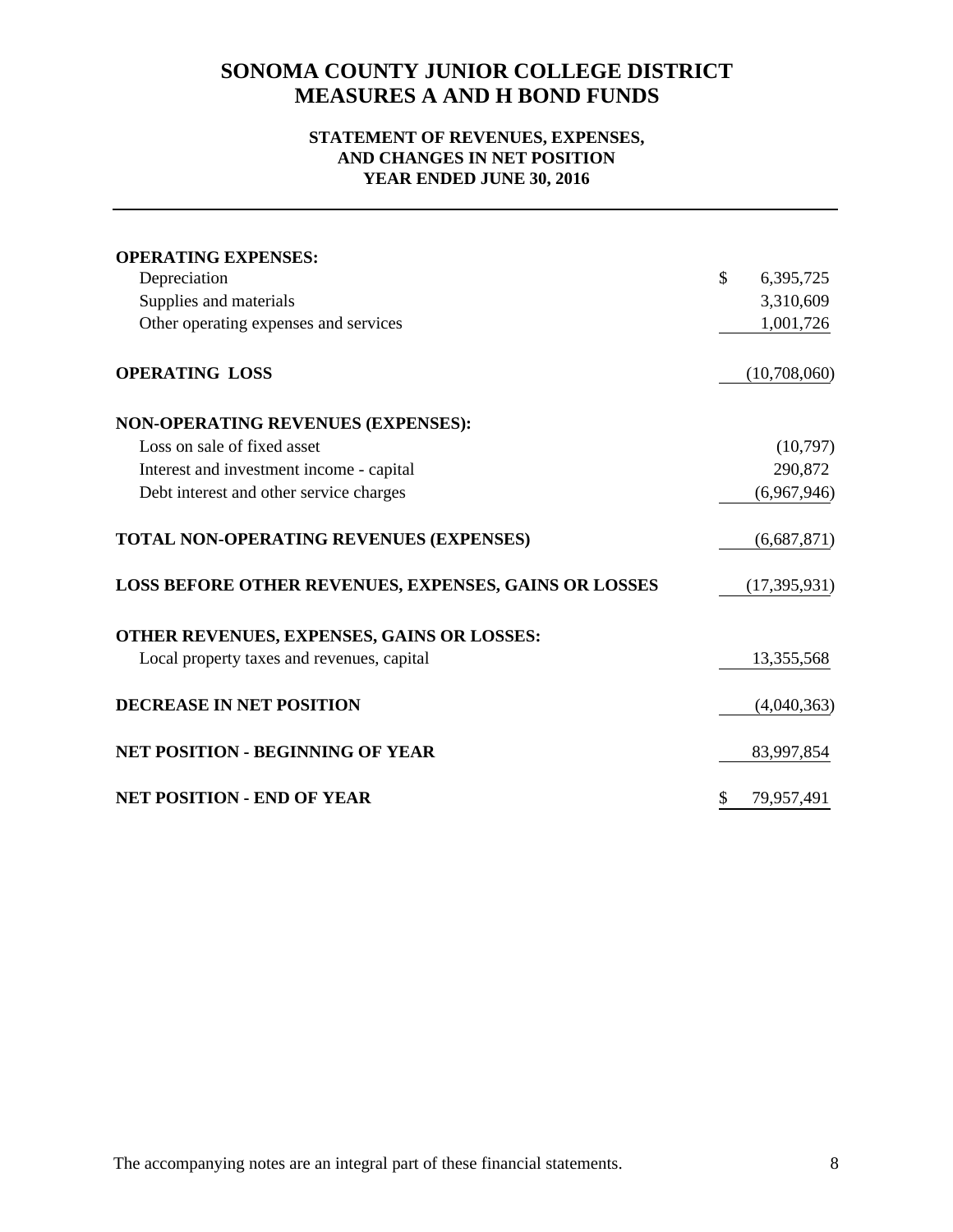# **STATEMENT OF CASH FLOWS YEAR ENDED JUNE 30, 2016**

| <b>CASH FLOWS FROM OPERATING ACTIVITIES:</b>                                                         |    |              |
|------------------------------------------------------------------------------------------------------|----|--------------|
| Payments to suppliers                                                                                | \$ | (1,946,725)  |
| Other operating expenses and services                                                                |    | (883, 851)   |
| Net cash used by operating activities                                                                |    | (2,830,576)  |
| <b>CASH FLOWS FROM CAPITAL AND RELATED FINANCING ACTIVITIES:</b>                                     |    |              |
| Purchases of capital assets                                                                          |    | (4,673,554)  |
| Principal paid on capital debt                                                                       |    | (5,825,000)  |
| Interest paid on capital debt                                                                        |    | (7,975,575)  |
| Purchases of capital investments                                                                     |    | (4,820,000)  |
| Proceeds from sale of capital investments                                                            |    | 9,553,934    |
| Interest paid on capital investments                                                                 |    | 290,872      |
| Local property taxes and other receipts for capital purposes                                         |    | 13,355,568   |
| Net cash used by capital and related financing activities                                            |    | (93, 755)    |
| NET DECREASE IN CASH AND EQUIVALENTS                                                                 |    | (2,924,331)  |
| CASH AND EQUIVALENTS -- BEGINNING OF YEAR                                                            |    | 30,368,926   |
| <b>CASH AND EQUIVALENTS -- END OF YEAR</b>                                                           | \$ | 27,444,595   |
| <b>Reconciliation to Balance Sheet:</b>                                                              |    |              |
| Restricted cash and cash equivalents - current                                                       | \$ | 8,472,906    |
| Restricted cash and cash equivalents - noncurrent                                                    |    | 18,971,689   |
| Total cash and cash equivalents                                                                      | \$ | 27,444,595   |
| RECONCILIATION OF NET OPERATING LOSS TO NET CASH<br><b>USED BY OPERATING ACTIVITIES:</b>             |    |              |
|                                                                                                      | \$ | (10,708,060) |
| <b>Operating loss</b><br>Adjustments to reconcile net loss to net cash used by operating activities: |    |              |
| Depreciation                                                                                         |    | 6,395,725    |
| Changes in assets and liabilities:                                                                   |    |              |
| Accounts payable                                                                                     |    | 1,363,884    |
| Due to other District funds                                                                          |    | 117,875      |
| Net cash used by operating activities                                                                | S  | (2,830,576)  |
|                                                                                                      |    |              |
| NON-CASH CAPITAL AND RELATED FINANCING ACTIVITIES:                                                   |    |              |
| Amortization of deferred amount on refunding                                                         | \$ | 1,020,036    |
| Amortization of premium on long-term debt                                                            |    | (1,857,936)  |
| Net non-cash capital and related financing activities                                                | \$ | (837,900)    |

The accompanying notes are an integral part of these financial statements. 9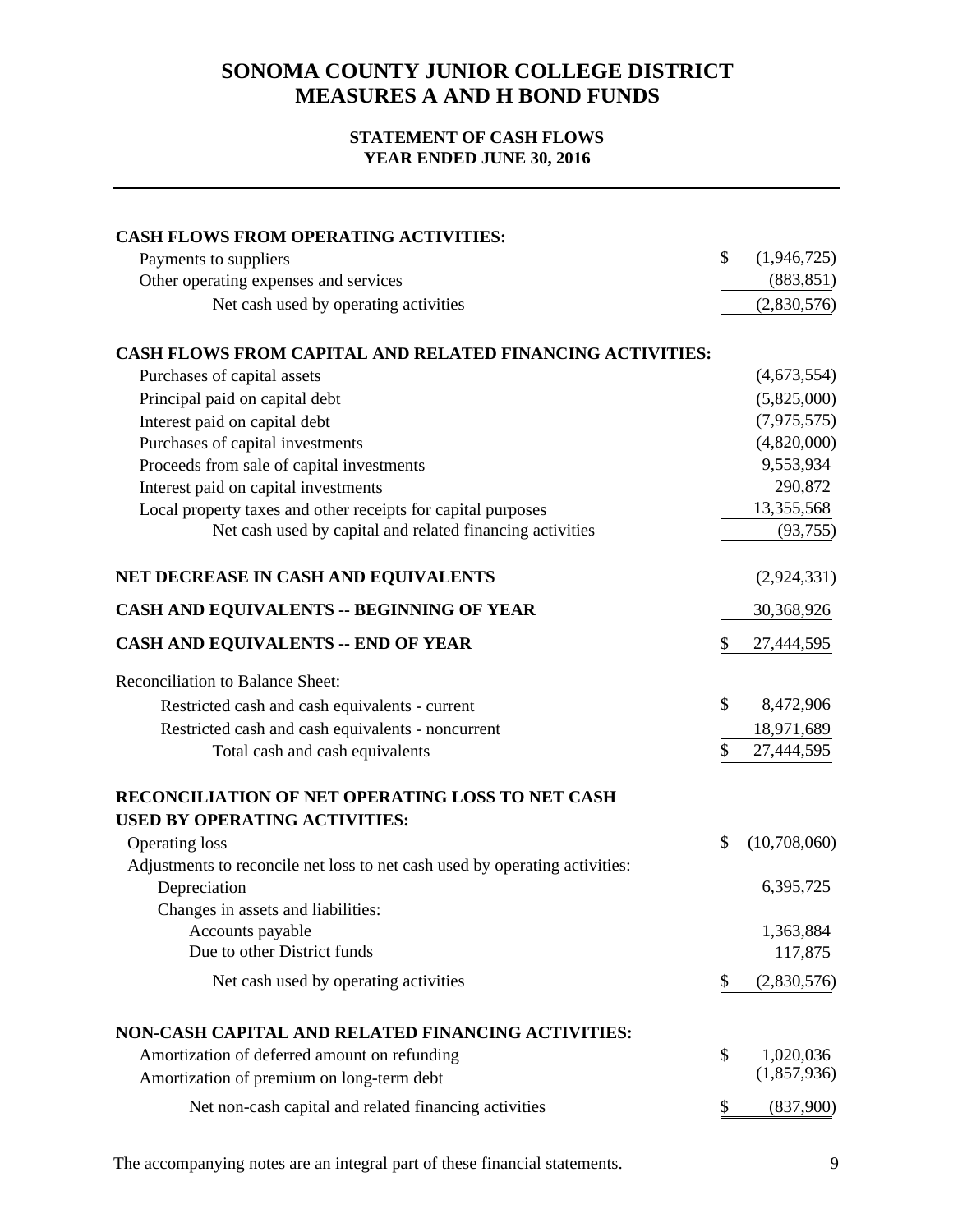## **NOTES TO FINANCIAL STATEMENTS JUNE 30, 2016**

# **1. ORGANIZATION AND NATURE OF ACTIVITIES**

The Sonoma County Junior College District (the District) was established in 1918 with the founding of Santa Rosa Junior College. The District operates a campus in the City of Santa Rosa, a campus in the City of Petaluma, a criminal justice training center in the Town of Windsor, and classes at numerous other locations throughout the District. These financial statements present only the Measure A and H General Obligation Bond Funds (the Measures). These financial statements do not include financial data for the remainder of the District's funds and component unit, which accounting principles generally accepted in the United States of America require to be presented with the financial statements of the District.

The Measure A bond authorization (Measure A) is a facilities and equipment bond measure adopted by the District's Board of Trustees and passed by voters in March 2002. Measure A authorizes up to \$251,700,000 in bond issues. Through June 30, 2013, bonds totaling \$251,700,000 have been issued as follows:

- In February 2003, \$60,000,000 in Series A Bonds were issued. Subsequently, in September 2005, all the outstanding Series A Bonds were refunded with the issuance of the General Obligation Bonds, Refunding Bonds, resulting in an additional \$36,526,697 and defeasing the debt from the original Series A. The General Obligation Bond issue included \$4,000,000 of current interest bonds, with an interest rate of 3.00%, and \$32,526,697 of capital appreciation bonds with an interest rate of 12.00% with interest payments due each February and August commencing February 1, 2006. Maturing principal is paid each August in conjunction with interest payments beginning August 2006.
- In September 2005, the District issued General Obligation Bonds, Series B, in the amount of \$105,000,000, with an interest rate of 5.00%.
- In September 2007, the District issued General Obligation Bonds, Series C, in the amount of \$69,710,000, with interest rates of 4.00% and 5.00%.
- In April 2008, the District issued General Obligation Bonds, Series D, in the amount of \$16,990,000, with interest rates of 4.00% and 5.00%. The bonds consist of serial bonds with interest payments due each February and August commencing August 1, 2008. Maturing principal is paid each August in conjunction with interest payments beginning August 2014.
- In May 2013, the District issued General Obligation Bonds, Refunding B/C, in the amount of \$133,215,000, with interest rates ranging from 2.00% - 5.00%. The bonds consist of current interest bonds with interest payments due each February and August commencing August 1, 2013. Maturing principal is paid each August in conjunction with interest payments beginning August 2013 and ending August, 2029. The refunding bonds were used to partially defease the Series B and Series C bonds.

The Measure H bond authorization (Measure H) is a facilities improvement and equipment bond measure adopted by the District's Board of Trustees and passed by voters in November 2014. Measure H authorizes up to \$410,000,000 in bond issues. The District intends to issue the first series of bonds during fiscal year ending June 30, 2017 in the amount of \$125,000,000.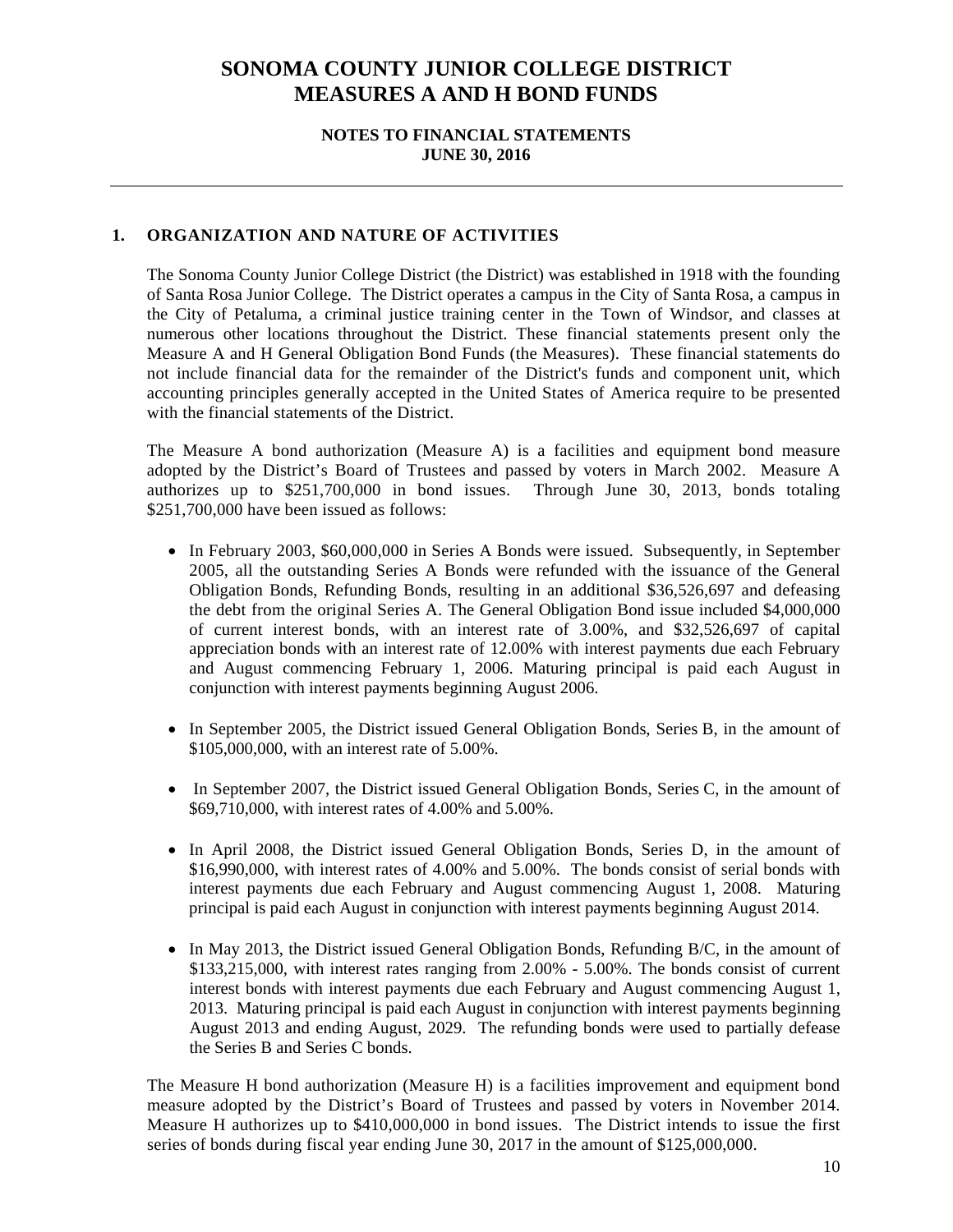### **NOTES TO FINANCIAL STATEMENTS JUNE 30, 2016**

The Sonoma County Board of Supervisors is empowered and obligated to levy property taxes, without limitation as to rate or amount (except for certain property which is taxable at limited rates), for payment of principal and interest on the bonds. The District has established a separate capital project fund to account for the activities of the Measures.

### **2. SUMMARY OF SIGNIFICANT ACCOUNTING POLICIES**

**Basis of presentation** – The accompanying financial statements have been prepared in conformity with generally accepted accounting principles as prescribed by the Governmental Accounting Standards Board (GASB) and *Audits of State and Local Governmental Units*, issued by the American Institute of Certified Public Accountants (AICPA).

**Basis of accounting** – For financial reporting purposes, the District is considered a special-purpose government engaged only in business-type activities. Accordingly, the Measures financial statements have been presented using economic resources measurement focus and accrual basis of accounting. Under the accrual basis, revenues are recognized when earned, and expenses are recognized when an obligation has been incurred.

The budgetary and financial accounts of the District are recorded and maintained in accordance with the Chancellor's Office of the California Community Colleges' Budget and Accounting Manual, which is consistent with generally accepted accounting principles in the United States of America.

**Budgets and budgetary accounting** – By state law, the District's governing board must approve a tentative budget no later than July 1st and adopt a final budget no later than September 15th of each year. A hearing must be conducted for public comments prior to adoption.

The budget is revised during the year to incorporate categorical funds which are awarded during the year and miscellaneous changes to the spending plans. Revisions to the budget are approved by the District's governing board.

**Estimates used in financial reporting** – In preparing financial statements in conformity with accounting principles generally accepted in the United States of America, management is required to make estimates and assumptions that affect the reported amounts of assets and liabilities and the disclosure of contingent assets and liabilities at the date of the financial statements and revenues and expenses during the reporting period. Actual results could differ from those estimates.

**Cash and cash equivalents** – For purposes of the statement of cash flows, the District considers all highly liquid investments with a maturity of three months or less at the time of purchase to be cash equivalents. Funds invested in the county treasurer's investment pool are considered cash equivalents.

**Restricted cash, cash equivalents, and investments** – Cash, cash equivalents, and investments that are externally restricted per contractual obligations are classified as current or non-current assets in the balance sheet based on anticipated use.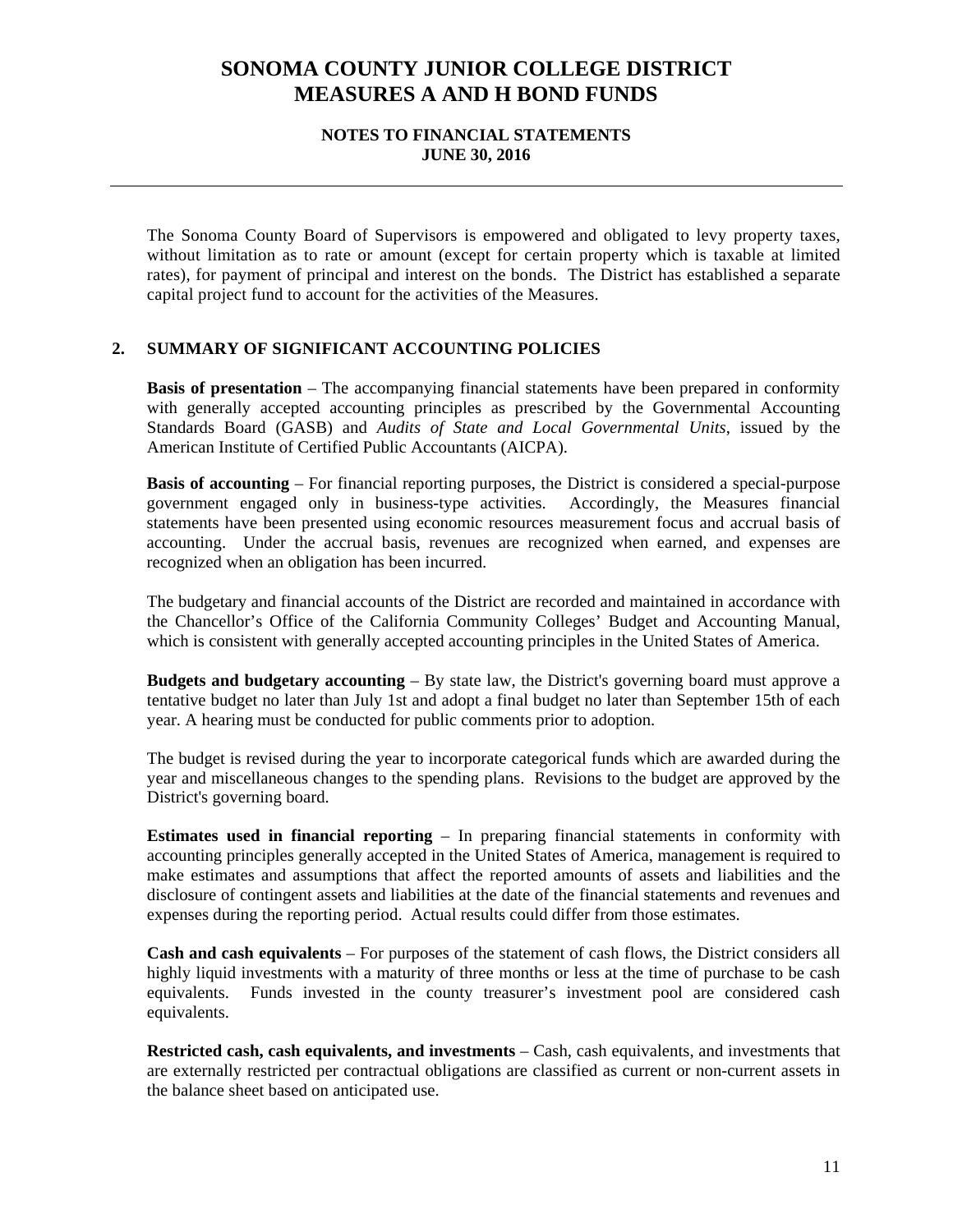### **NOTES TO FINANCIAL STATEMENTS JUNE 30, 2016**

**Investments** – Investments are reported at fair value on the balance sheet based on open market quotes for debt and equity securities. Unrealized gains and losses are recorded on the statement of revenues, expenses, and changes in net position.

**Capital assets** – Capital assets are those assets purchased or acquired with an original cost of \$20,000 for Buildings and Improvement of Sites, and \$5,000 for all other capital assets. These assets are reported at historical cost or estimated historical cost. Additions, improvements, and other capital outlays that significantly extend the useful life of an asset are capitalized. Other costs incurred for repairs and maintenance are expensed as incurred. Depreciation on all assets is provided on a straight-line basis over the following estimated useful lives:

| <b>Asset Class</b>                     | <b>Years</b> |
|----------------------------------------|--------------|
| <b>Improvement of Sites</b>            | 20           |
| <b>Buildings</b>                       | 50           |
| <b>Vehicles</b>                        | 8            |
| <b>Restricted Programs - Machinery</b> | $5 - 15$     |
| Machinery and Equipment                | $5 - 15$     |

Interest incurred during the construction phase of capital assets is included as part of the capitalizable value of the assets constructed. The amount of interest capitalized depends on the specific circumstances. Interest costs of \$105,019 were capitalized for the year ended June 30, 2016.

**Non-current liabilities** – Non-current liabilities include estimated amounts for bond repayments that will not be paid within the next fiscal year**.** 

**Deferred Outflow/Deferred Inflow –** In addition to assets, the balance sheet will sometimes report a separate section called *deferred outflows of resources*. A deferred outflow of resources represents a consumption of net position that applies to a future period(s) and will not be recognized as an outflow of resources (expense) until then. The Measures have one item, deferred charge on refunding, which qualifies for reporting in this category in the balance sheet. A deferred charge on refunding results from the difference in the carrying value of refunded debt and its reacquisition price. The amount is deferred and amortized over the shorter of the life of the refunded debt or refunding bond.

In addition to liabilities, the balance sheet will sometimes report a separate section called *deferred inflows of resources*. A deferred inflow of resources represents an acquisition of net position that applies to a future period(s) and will not be recognized as an inflow of resources (revenue) until that time. The Measures do not have items that qualify for reporting in this category.

**Net position** – The Measures' net position is classified as follows:

*Restricted for Measure A and H Bonds* includes resources the District is legally or contractually obligated to spend in accordance with restrictions imposed by external third parties.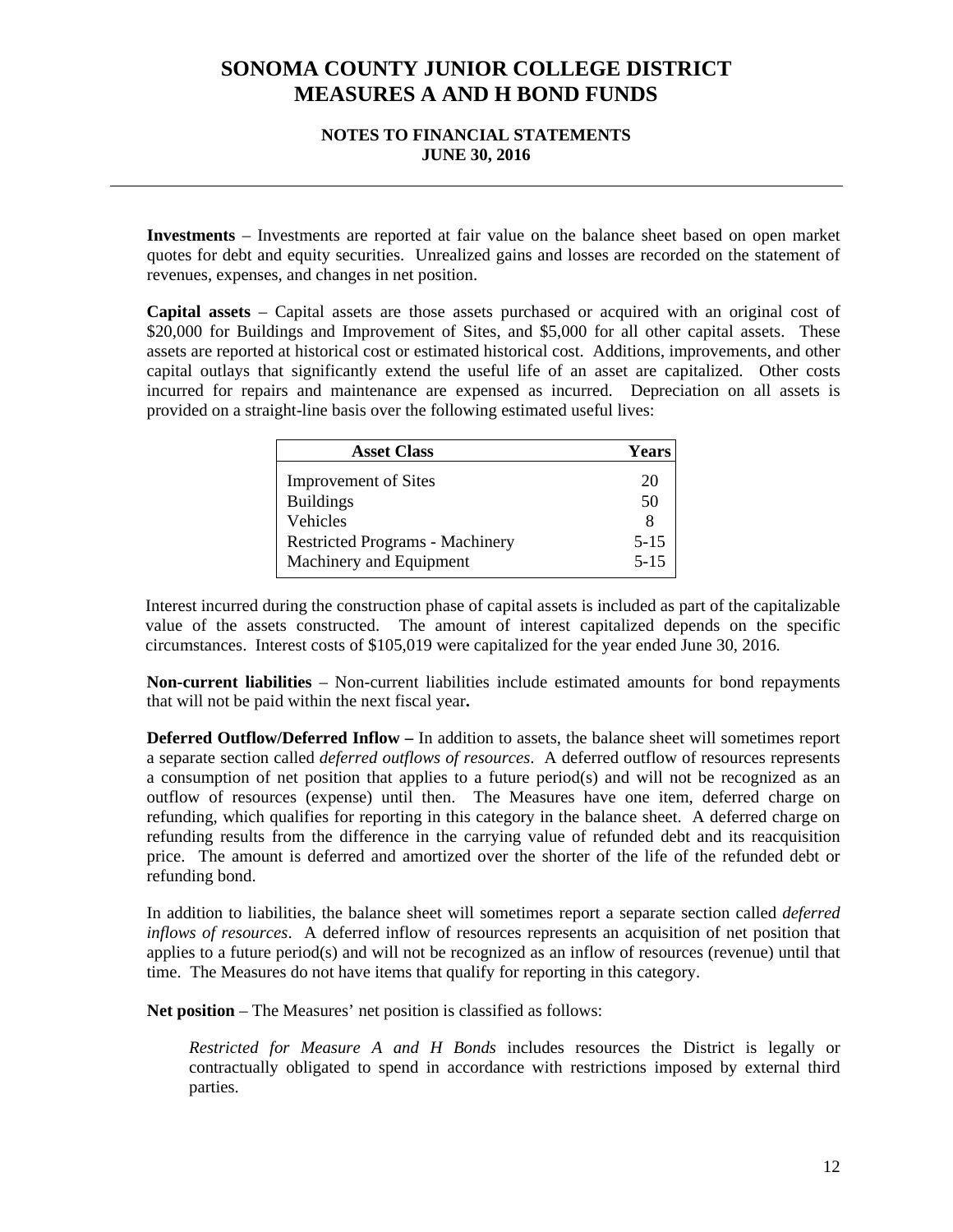### **NOTES TO FINANCIAL STATEMENTS JUNE 30, 2016**

**Property taxes** – Secured property taxes attach as an enforceable lien on property as of January 1, and are payable in two installments on November 1 and February 1. Unsecured property taxes are payable in one installment on or before August 31. The County of Sonoma bills and collects the taxes for the District. Tax revenues are recognized by the District when received.

**Current Year GASB Implementation –** For the year ended June 30, 2016, the District implemented GASB Statement No. 72 (GASB 72), *Fair Value Measurement and Application*. The primary objective of GASB 72 is to provide guidance for applying fair value to certain investments and disclosures related to all fair value measurements. Note 3 includes certain disclosures required under GASB 72 as of June 30, 2016.

# **3. RESTRICTED CASH, CASH EQUIVALENTS, AND INVESTMENTS**

The Measures' cash, cash equivalents, and investments as of June 30, 2016 are classified in the accompanying financial statements as follows:

| <b>Balance Sheet:</b>                             |              |               |
|---------------------------------------------------|--------------|---------------|
| Restricted cash and cash equivalents – current    | <sup>S</sup> | 8,472,906     |
| Restricted cash and cash equivalents - noncurrent |              | 18,971,689    |
| Restricted investments                            |              | 2,970,000     |
| Total cash, cash equivalents, and investments     |              | \$ 30,414,595 |

The Measures' cash, cash equivalents, and investments as of June 30, 2016 consist of the following:

| Cash and cash equivalents in Sonoma County Treasury | \$27,437,508  |
|-----------------------------------------------------|---------------|
| Cash and cash equivalents in banks                  | 1,625         |
| Cash equivalents and investments with fiscal agent: |               |
| Money market mutual funds                           | 5.462         |
| Municipal variable rate demand obligations          | 2,970,000     |
| Total cash, cash equivalents, and investments       | \$ 30,414,595 |

#### **Cash in County Treasury**

In accordance with Education Code Section 41001, the District maintains substantially all of the Measures' cash in the Sonoma County Treasury (the Treasury). The Treasury pools these funds with those of other districts in the county and invests the cash. The share of each fund in the pooled cash account is separately accounted for and interest earned is apportioned quarterly to funds that are legally required to receive interest based on the relationship of a fund's daily balance to the total of pooled cash and investments.

Participants' equity in the investment pool is determined by the dollar amount of the participant deposits, adjusted for withdrawals and distributed income. This method differs from the fair value method used to value investments in these financial statements in that unrealized gains or losses are not distributed to pool participants.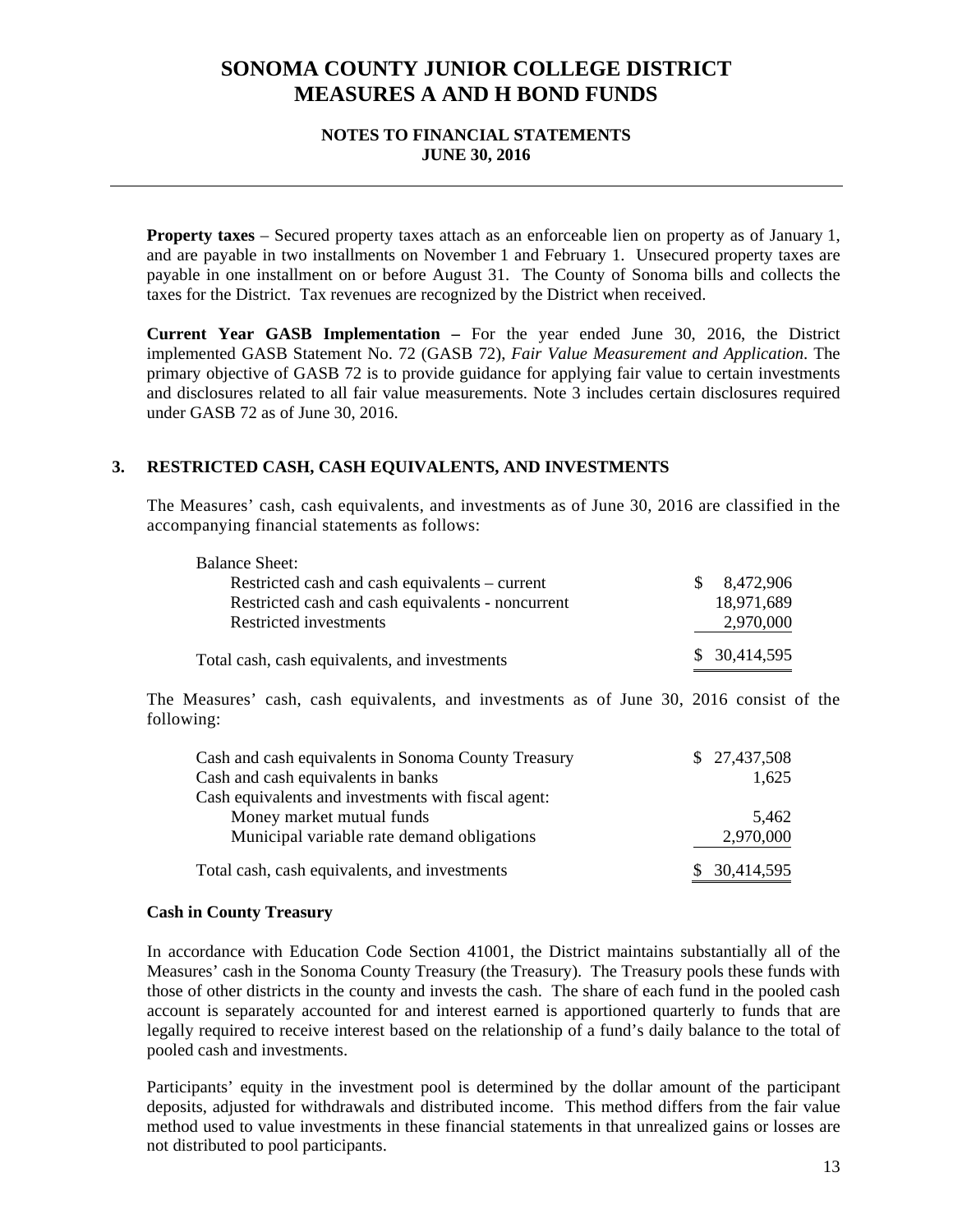### **NOTES TO FINANCIAL STATEMENTS JUNE 30, 2016**

The Treasury is authorized to deposit cash and invest excess funds by California Government Code Section 53648 et seq. and is restricted by Government Code Section 53635, pursuant to Section 53601. The funds maintained by the Treasury are either secured by federal depository insurance or are collateralized.

### **Investments Authorized by the District's Investment Policy**

The table below identifies the investment types authorized for the Measures by the California Government Code Section 53601. This table also identifies certain provisions of the California Government Code that address interest rate risk, credit risk, and concentration of credit risk.

| <b>Authorized Investment Type</b>          | <b>Maximum</b><br><b>Maturity</b> | <b>Maximum</b><br>Percentage<br>of Portfolio | <b>Maximum</b><br><b>Investment</b> in<br><b>One Issuer</b> |
|--------------------------------------------|-----------------------------------|----------------------------------------------|-------------------------------------------------------------|
| Local Agency Bonds or Notes                | 5 years                           | None                                         | None                                                        |
| U.S. Treasury Obligations                  | 5 years                           | None                                         | None                                                        |
| State Obligations – CA and Others          | 5 years                           | None                                         | None                                                        |
| CA Local Agency Obligations                | 5 years                           | None                                         | None                                                        |
| U.S. Agency Obligations                    | 5 years                           | None                                         | None                                                        |
| Bankers' Acceptance                        | 180 days                          | 40%                                          | None                                                        |
| Commercial Paper (pooled and non-pooled)   | 270 days                          | 25% or 40%                                   | 10%                                                         |
| <b>Negotiable Certificates of Deposits</b> | 5 years                           | 30%                                          | 10%                                                         |
| Non-negotiable Certificates of Deposits    | 5 years                           | None                                         | None                                                        |
| <b>Deposit Placement Services</b>          | 5 years                           | 30%                                          | 10%                                                         |
| <b>CD Placement Services</b>               | 5 years                           | 30%                                          | 10%                                                         |
| <b>Repurchase Agreements</b>               | 1 year                            | None                                         | None                                                        |
| <b>Reverse Repurchase Agreements</b>       | 92 days                           | 20%                                          | None                                                        |
| <b>Medium-Term Notes</b>                   | 5 years                           | 30%                                          | None                                                        |
| Mutual Funds & Money Market Mutual Funds   | N/A                               | 20%                                          | 10%                                                         |
| <b>Collateralized Bank Deposits</b>        | 5 years                           | None                                         | None                                                        |
| Mortgage Pass-through Securities           | 5 years                           | 20%                                          | None                                                        |
| Joint Powers Authority Pool                | N/A                               | None                                         | None                                                        |
| <b>County Pooled Investment Funds</b>      | N/A                               | None                                         | None                                                        |
| Local Agency Investment Funds (LAIF)       | N/A                               | None                                         | None                                                        |
| <b>Voluntary Investment Program Fund</b>   | N/A                               | None                                         | None                                                        |

#### **Investments Authorized by Debt Agreements**

The Measures' cash, cash equivalents, and investments with fiscal agent in the amount of \$3,025,107 represents unspent proceeds of the General Obligation Bond, Series D at June 30, 2016, which are restricted for specific purposes under terms of the bonds offering.

Investments of debt proceeds held by bond trustee are governed by provisions of the debt agreements, rather than the general provisions of the California Government Code or the District's investment policy.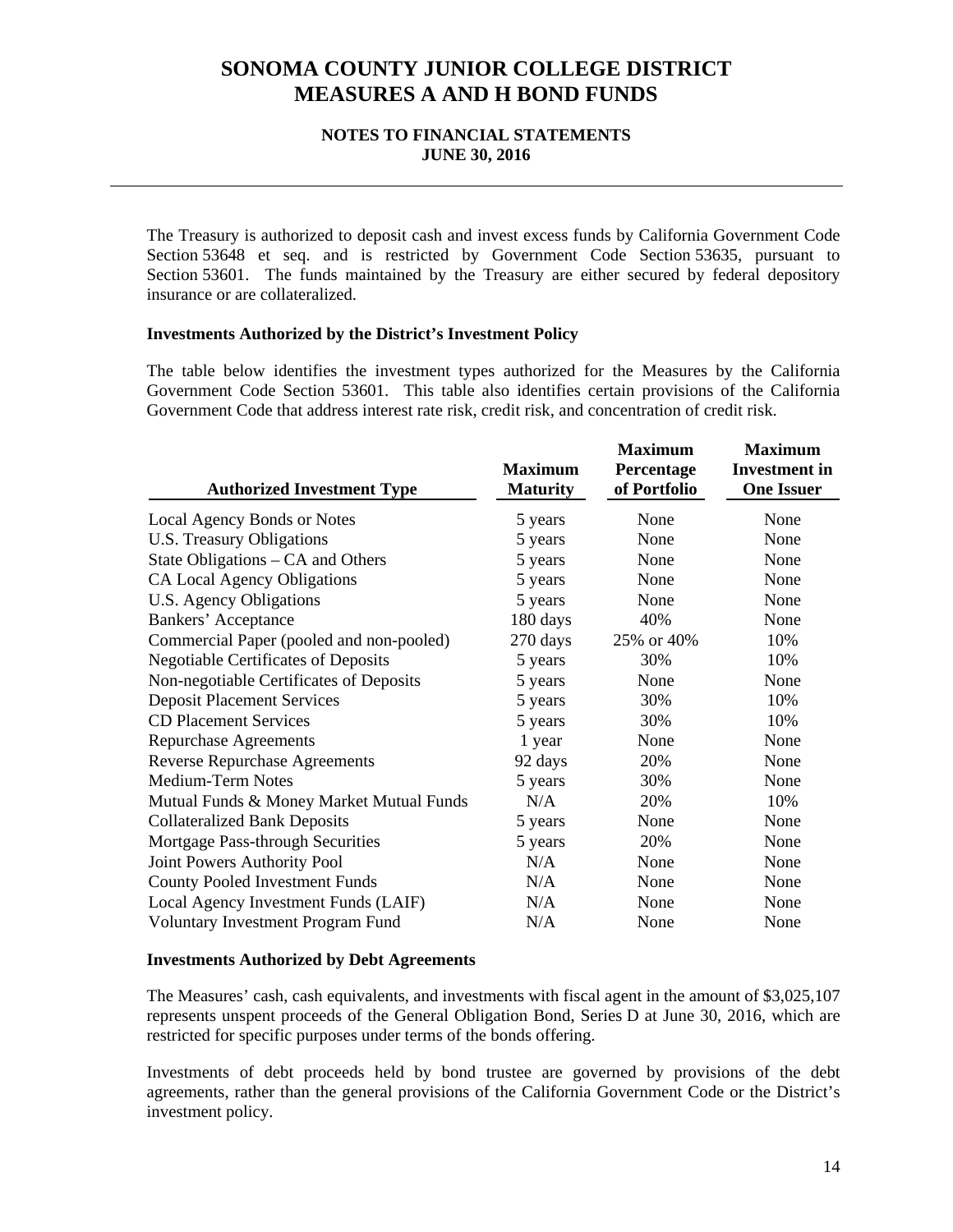### **NOTES TO FINANCIAL STATEMENTS JUNE 30, 2016**

### **Interest Rate Risk**

Interest rate risk is the risk that changes in market interest rates will adversely affect the fair value of an investment. Generally, the longer the maturity of an investment, the greater the sensitivity of its fair values to changes in market interest rates. As of June 30, 2016, the weighted average maturity of the investments contained in the District's Treasury's investment pool is approximately 828 days. As of June 30, 2016, the Measures had the following investments held by trustees:

|                           |  | <b>Remaining Maturity (in Years)</b>   |                                                                   |                           |  |  |  |
|---------------------------|--|----------------------------------------|-------------------------------------------------------------------|---------------------------|--|--|--|
| <b>Investment Type</b>    |  | <b>Total</b><br><b>Market</b><br>Value | 5 to 10<br><b>Less than</b><br>1 to 5<br>Years<br>1 Year<br>Years |                           |  |  |  |
| U.S. Municipal Securities |  |                                        |                                                                   | 2,970,000 \$ 2,970,000 \$ |  |  |  |

#### **Credit Risk**

Generally, credit risk is the risk that an issuer of an investment will not fulfill its obligation to the holder of the investment. This is measured by the assignment of a rating by a nationally recognized statistical rating organization. The County Treasury investment pool does not have a rating provided by a nationally recognized statistical rating organization.

|                                     |                              |                                            |                 | <b>Rating as of Year End</b><br>(Standard and Poor's) |    |  |
|-------------------------------------|------------------------------|--------------------------------------------|-----------------|-------------------------------------------------------|----|--|
| <b>Investment Type</b>              | <b>Total Market</b><br>Value | <b>Exempt</b><br>From<br><b>Disclosure</b> | AAA             | $AA+$                                                 | AA |  |
| U.S. Municipal<br><b>Securities</b> | \$<br>2,970,000              |                                            | \$<br>2,970,000 |                                                       |    |  |
| Money Market<br><b>Mutual Funds</b> | 5,462                        | \$<br>5,462                                |                 |                                                       |    |  |
|                                     | 2,975,462                    | 5,462                                      | 2,970,000       |                                                       | \$ |  |

#### **Concentration of Credit Risk**

The investment policy contains no limitations on the amount that can be invested in any one issuer. The following investments represent 5% or more of the total investments balance as of June 30, 2016:

| Investment                                                                |              | <b>Total Market</b><br>Value |
|---------------------------------------------------------------------------|--------------|------------------------------|
| Municipal variable rate demand obligations:                               |              |                              |
| California Health Facilities Financing Authority VRDO, 0.390% due 10/1/31 | <sup>S</sup> | 2.970.000                    |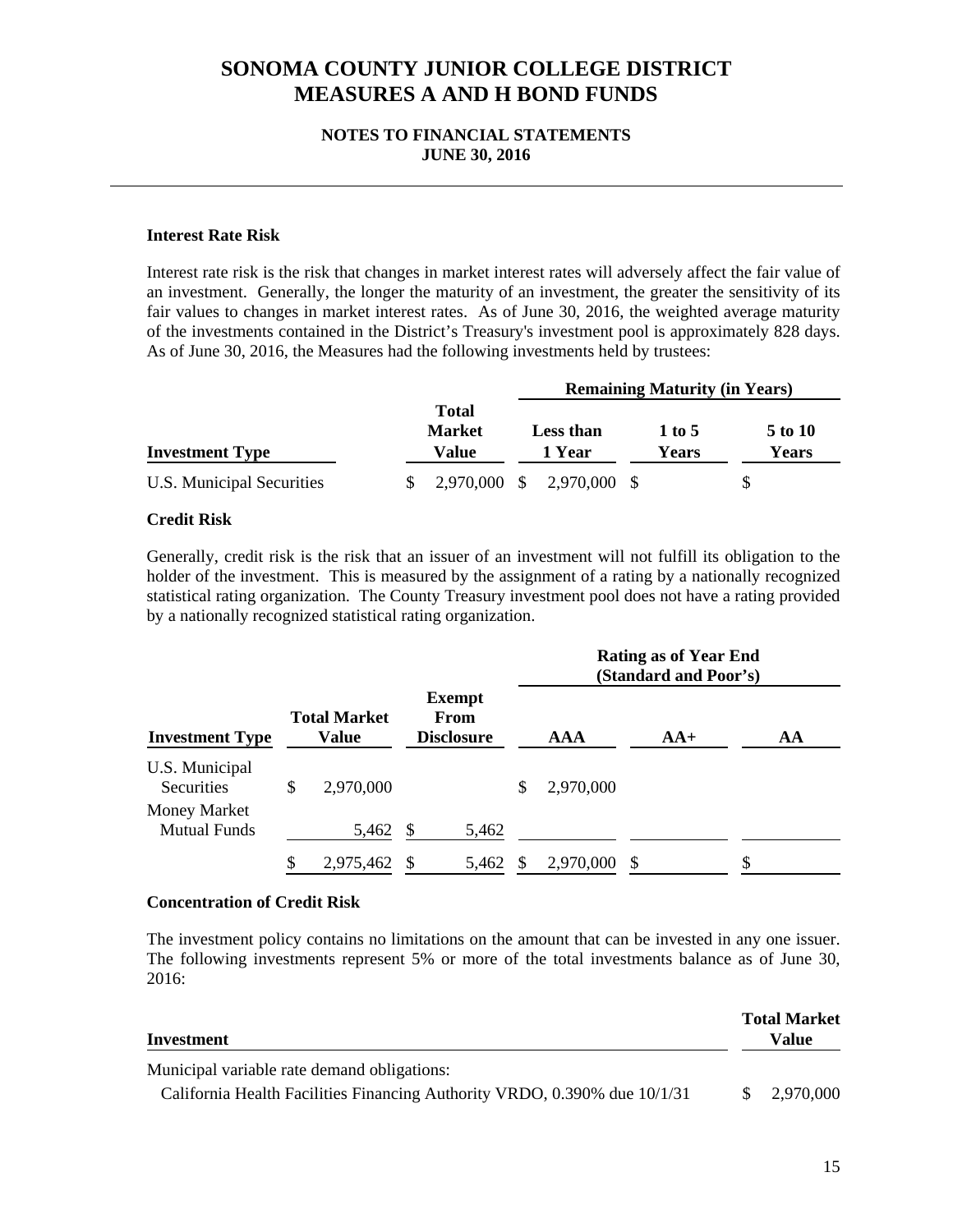### **NOTES TO FINANCIAL STATEMENTS JUNE 30, 2016**

#### **Fair Value Measurement**

GASB 72 requires the District to use valuation techniques which are appropriate under the circumstances and are either a market approach, a cost approach or an income approach. Statement No. 72 establishes a hierarchy of inputs used to measure fair value consisting of three levels. Level 1 inputs are quoted prices in active markets for identical assets or liabilities. Level 2 inputs are inputs other than quoted prices included within level 1, which are observable for the asset or liability, either directly or indirectly. Level 3 inputs are unobservable inputs.

The County Treasury Pooled Investment Fund and Money Market Mutual Fund are subject to fair value measurement; however, they are not subject to the fair value hierarchy. U.S. Municipal securities are classified as Level 1 of the fair value hierarchy because they are valued using quoted market prices.

# **4. CAPITAL ASSETS**

Capital asset activity for the year ended June 30, 2016 is as follows:

|                                              | <b>Balance</b>      |                   |                      | <b>Balance</b>  |
|----------------------------------------------|---------------------|-------------------|----------------------|-----------------|
|                                              | <b>July 1, 2015</b> | <b>Additions</b>  | <b>Disposals</b>     | June 30, 2016   |
| Capital Assets, Not Depreciated:             |                     |                   |                      |                 |
| Land                                         | 8,807,600<br>S      | 50,052<br>S       |                      | \$<br>8,857,652 |
| <b>Total Capital Assets, Not Depreciated</b> | 8,807,600           | 50,052            |                      | 8,857,652       |
| Capital Assets, Depreciated:                 |                     |                   |                      |                 |
| <b>Buildings</b>                             | 254,492,329         | 1,694,724         |                      | 256,187,053     |
| <b>Improvement of Sites</b>                  | 2,460,290           | 1,008,844         |                      | 3,469,134       |
| Machinery and Equipment                      | 4,512,911           | 1,919,934         | (20, 182)<br>\$.     | 6,412,663       |
| <b>Total Capital Assets, Depreciated</b>     | 261,465,530         | 4,623,502         | (20, 182)            | 266,068,850     |
| Less Accumulated Depreciation for:           |                     |                   |                      |                 |
| <b>Buildings</b>                             | (36, 141, 210)      | (5,879,248)       |                      | (42,020,458)    |
| <b>Improvement of Sites</b>                  | (706, 992)          | (127, 218)        |                      | (834,210)       |
| Machinery and Equipment                      | (3,012,431)         | (389, 259)        | 9,385                | (3,392,305)     |
| <b>Total Accumulated Depreciation</b>        | (39, 860, 633)      | (6,395,725)       | 9,385                | (46, 246, 973)  |
| Total Capital Assets, Depreciated, Net       | 221,604,897         | (1,772,223)       | (10,797)             | 219,821,877     |
| Capital Assets, Net                          | \$230,412,497       | (1,722,171)<br>S. | (10.797)<br><b>S</b> | \$228,679,529   |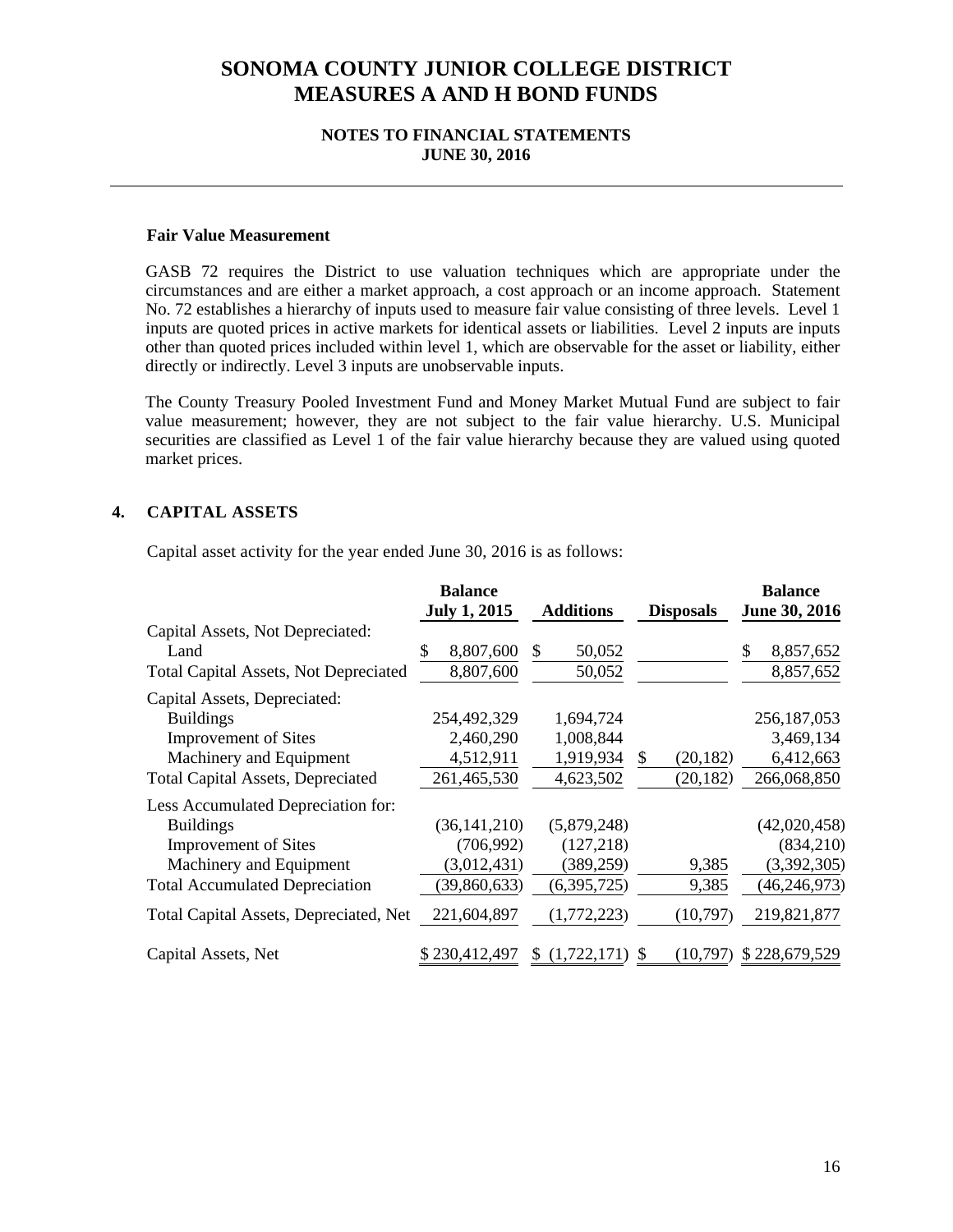### **NOTES TO FINANCIAL STATEMENTS JUNE 30, 2016**

### **5. LONG-TERM DEBT**

#### General Obligation Refunding Bonds

In May 2013, the District issued General Obligation Refunding Bonds, in the amount of \$133,215,000, with interest rates ranging from 2.00% - 5.00%. The debt was issued to provide resources to purchase U.S. Government State and Local Government securities that were placed in an irrevocable trust for the purpose of generating resources for future debt service payments of \$137,302,500 of General Obligation Bonds, Series B, and \$93,758,875 of General Obligation Bonds, Series C. As a result, the refunded bonds are considered to be partially defeased as a legal defeasance and a prorated portion of the liability has been removed from the balance sheet. The reacquisition price exceeded the net carrying amount of the old debt resulting in a deferred charge on refunding. The deferred charge on refunding at June 30, 2015 of \$14,195,505 is being amortized over the remaining life of the new debt.

| <b>Year Ending</b><br><b>June 30,</b> | <b>Principal</b> | <b>Interest</b> |    | <b>Total</b> |
|---------------------------------------|------------------|-----------------|----|--------------|
| 2017                                  | \$<br>695,000    | \$<br>6,085,475 | -S | 6,780,475    |
| 2018                                  | 280,000          | 6,070,850       |    | 6,350,850    |
| 2019                                  | 7,455,000        | 5,929,600       |    | 13,384,600   |
| 2020                                  | 8,025,000        | 5,607,300       |    | 13,632,300   |
| 2021                                  | 8,845,000        | 5,255,150       |    | 14,100,150   |
| 2022-2026                             | 51,135,000       | 19,262,875      |    | 70,397,875   |
| 2027-2030                             | 51,830,000       | 5,479,250       |    | 57,309,250   |
| Subtotal                              | 128,265,000      | 53,690,500      |    | 181,955,500  |
| Plus: Unamortized Premium             | 22,648,706       |                 |    | 22,648,706   |
| Totals                                | 150,913,706      | 53,690,500      | S. | 204,604,206  |

The 2013 General Obligation Refunding Bonds mature as follows:

#### General Obligation Bonds

In September 2005, the District issued General Obligation Bonds, Series B, in the amount of \$105,000,000, with an interest rate of 5.00%. As described above, these bonds were partially refunded in May 2013, and the refunded portion of the liability has been removed from the balance sheet.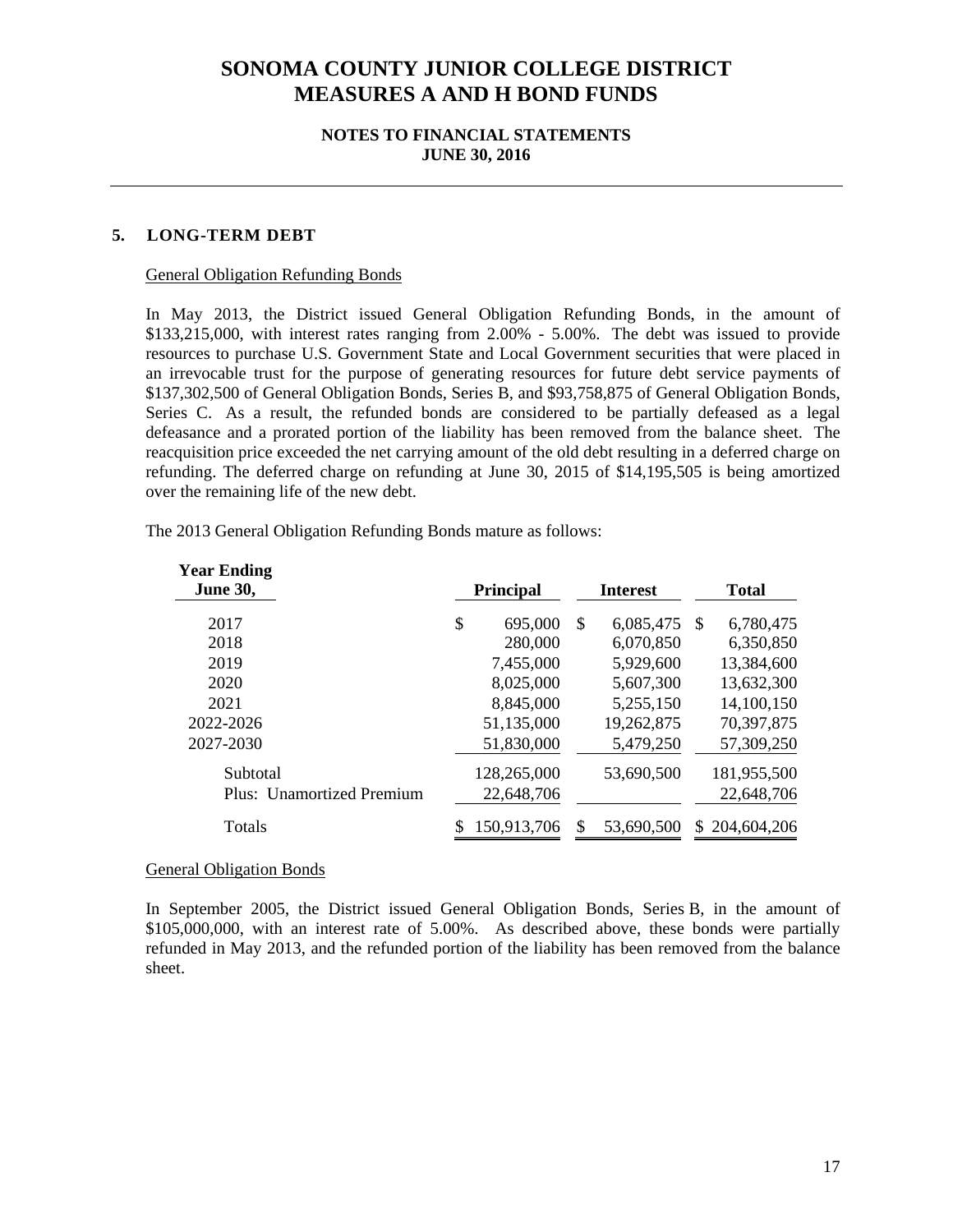### **NOTES TO FINANCIAL STATEMENTS JUNE 30, 2016**

The remaining General Obligation Bonds, Series B mature as follows:

| <b>Year Ending</b><br><b>June 30,</b> |    | <b>Principal</b> |    | <b>Interest</b> | <b>Total</b> |            |  |
|---------------------------------------|----|------------------|----|-----------------|--------------|------------|--|
| 2017                                  |    |                  | \$ | 1,175,500       | -S           | 1,175,500  |  |
| 2018                                  |    |                  |    | 1,175,500       |              | 1,175,500  |  |
| 2019                                  |    |                  |    | 1,175,500       |              | 1,175,500  |  |
| 2020                                  |    |                  |    | 1,175,500       |              | 1,175,500  |  |
| 2021                                  |    |                  |    | 1,175,500       |              | 1,175,500  |  |
| 2022-2026                             | \$ | 7,085,000        |    | 5,527,625       |              | 12,612,625 |  |
| 2026-2030                             |    | 16,425,000       |    | 1,692,875       |              | 18,117,875 |  |
| Subtotal                              |    | 23,510,000       |    | 13,098,000      |              | 36,608,000 |  |
| Plus: Unamortized Premium             |    | 959,352          |    |                 |              | 959,352    |  |
| Totals                                |    | 24,469,352       |    | 13,098,000      |              | 37,567,352 |  |

In September 2007, the District issued General Obligation Bonds, Series C, in the amount of \$69,710,000, with interest rates of 4.00% and 5.00%. As described above, these bonds were partially refunded in May 2013, and the refunded portion of the liability has been removed from the balance sheet.

The remaining General Obligation Bonds, Series C mature as follows:

| <b>Year Ending</b><br><b>June 30,</b>           |    | <b>Principal</b>    | <b>Interest</b>         | <b>Total</b>  |                      |  |
|-------------------------------------------------|----|---------------------|-------------------------|---------------|----------------------|--|
| 2017<br>2018                                    |    | 3,615,000           | \$<br>144,600<br>72,300 | -S            | 144,600<br>3,687,300 |  |
| Subtotal<br><b>Unamortized Premium</b><br>Plus: |    | 3,615,000<br>60,284 | 216,900                 |               | 3,831,900<br>60,284  |  |
| Totals                                          | S. | 3,675,284           | \$<br>216,900           | <sup>\$</sup> | 3,892,184            |  |

In April 2008, the District issued General Obligation Bonds, Series D, in the amount of \$16,990,000, with interest rates of 4.00% and 5.00%.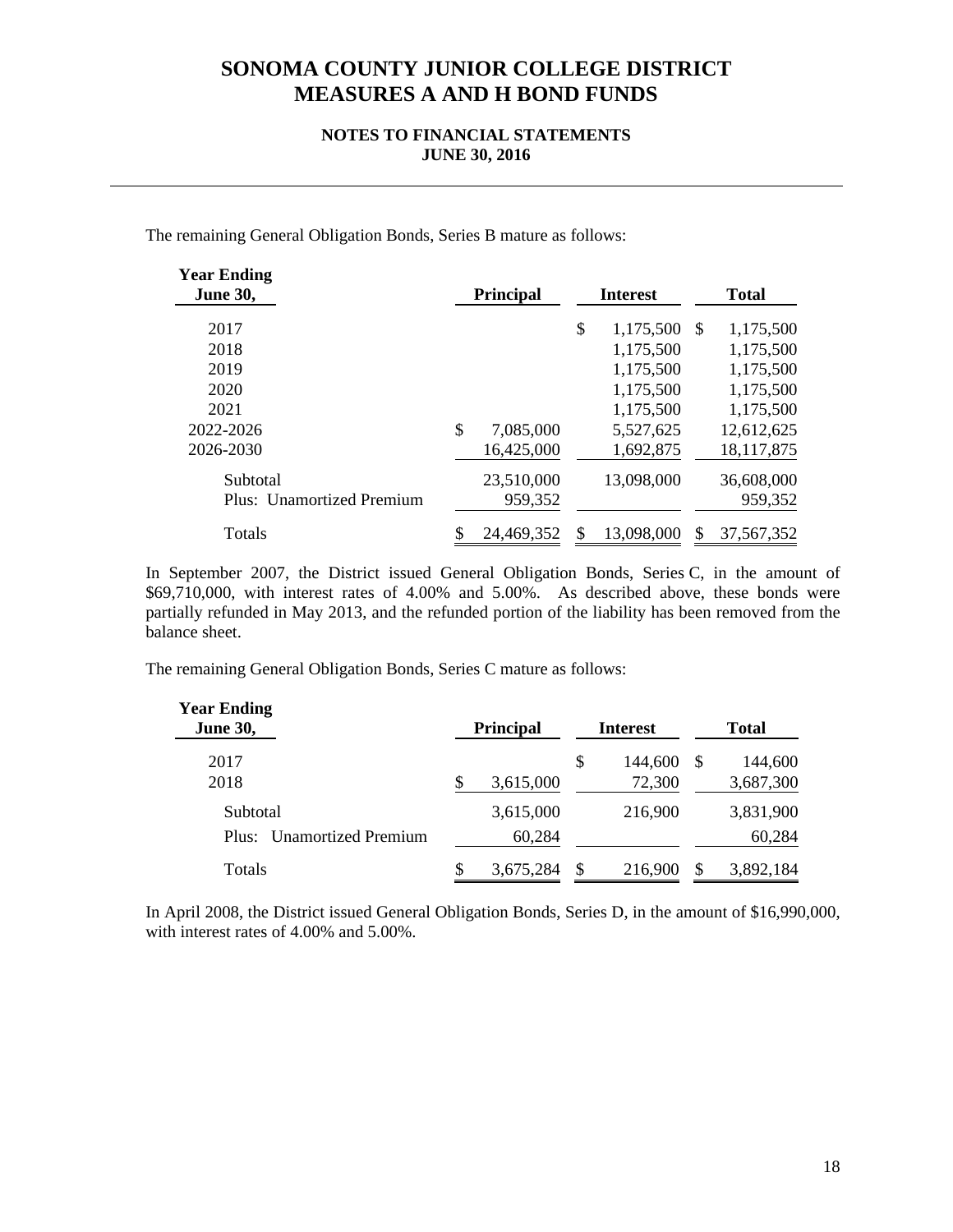## **NOTES TO FINANCIAL STATEMENTS JUNE 30, 2016**

The General Obligation Bonds, Series D mature as follows:

| <b>Year Ending</b><br><b>June 30,</b> |   | <b>Principal</b>       |          | <b>Interest</b>   | <b>Total</b>           |
|---------------------------------------|---|------------------------|----------|-------------------|------------------------|
| 2017<br>2018                          | S | 5,585,000<br>2,970,000 | <b>S</b> | 288,125<br>74,250 | 5,873,125<br>3,044,250 |
| Subtotal<br>Plus: Unamortized Premium |   | 8,555,000<br>357,762   |          | 362,375           | 8,917,375<br>357,762   |
| <b>Totals</b>                         |   | 8,912,762              |          | 362,375           | 9,275,137              |

Changes In Long-Term Liabilities

Long-term liability activity for the year ended June 30, 2016, was as follows:

|                                                                  | <b>Beginning</b><br><b>Balance</b> | <b>Additions</b> | <b>Deductions</b> | Ending<br><b>Balance</b>                          | Due Within<br><b>One Year</b> |
|------------------------------------------------------------------|------------------------------------|------------------|-------------------|---------------------------------------------------|-------------------------------|
| General Obligation Bonds \$169,770,000<br>Bond issuance premiums | 25,884,039                         |                  | 1,857,936         | 5,825,000 \$163,945,000 \$6,280,000<br>24,026,103 |                               |
| Total                                                            | \$195,654,039                      |                  |                   | 7,682,936 \$187,971,103 \$6,280,000               |                               |

# **6. SELF INSURANCE AND JOINT VENTURES (Joint Powers Agreements)**

The District is exposed to various risks of loss related to torts; theft of, damage to, and destruction of assets; errors and omissions; injuries to employees and students; natural disasters; and providing dental benefits to employees. The District is partially self-insured for its general liability and property coverage, and is 100% self-insured for dental benefit coverage. The District has chosen to establish a risk financing internal service fund where assets are set aside for claim settlements associated with the above risks of loss up to certain limits.

The District participates in three joint ventures under joint powers agreements (JPAs), the Statewide Association of Community Colleges (SWACC), Schools Association for Excess Risk (SAFER), and the Protected Insurance Program for Schools (PIPS). The relationship between the District and each JPA is such that no JPA is a component unit of the District for financial reporting purposes.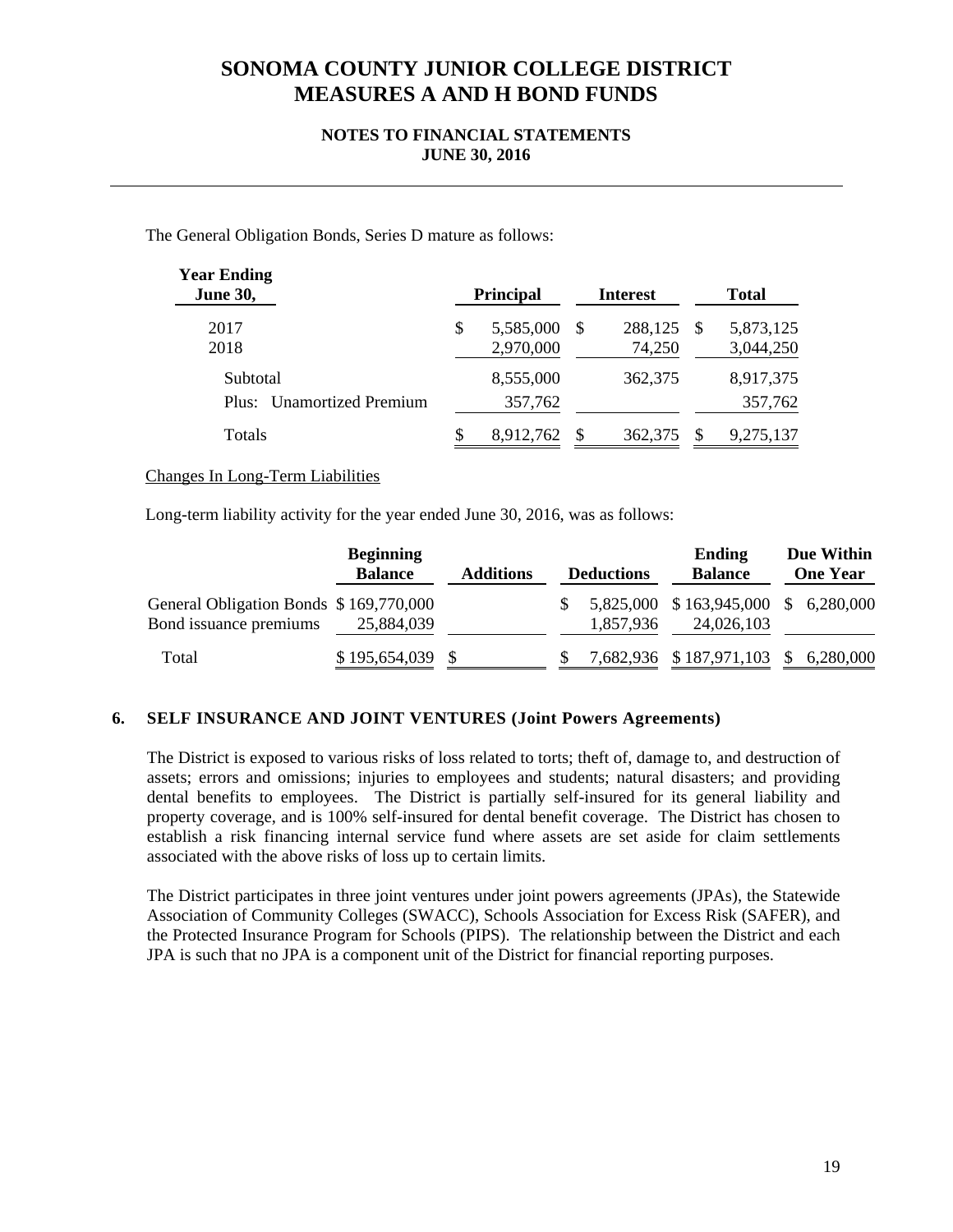### **NOTES TO FINANCIAL STATEMENTS JUNE 30, 2016**

Each JPA is governed by a board consisting of a representative from each member organization. The boards control the operations of the JPAs, including selection of management and approval of operating budgets independent of any influence by the members beyond their representation on the governing boards. SWACC provides property and liability insurance for its members. PIPS arranges for and provides workers' compensation insurance for its members. SAFER provides services for the establishment, operation, and maintenance of a self-funded excess property and liability fund for California schools and community college districts. The members of each JPA pay premiums commensurate with the level of coverage requested, and they share surpluses and deficits proportionate to their participation in the JPAs.

The JPAs are independently accountable for their fiscal matters. The insurance groups maintain their own accounting records. Budgets are not subject to any approval other than that of the JPAs' governing boards. Complete separate financial statements for the JPA may be obtained from:

| <b>JPA</b>   | <b>Address</b>                                     |
|--------------|----------------------------------------------------|
| <b>SWACC</b> | 180 Grand Avenue, Suite 1380; Oakland, CA 94612    |
| <b>PIPS</b>  | 2355 Crenshaw Blvd., Suite 200, Torrance, CA 90501 |
| <b>SAFER</b> | 2355 Crenshaw Blvd., Suite 200, Torrance, CA 90501 |

Self-insurance and other limits are as follows:

| <b>Type of</b><br>Coverage | Self-<br><b>Insurance</b> | <b>SWACC</b>               | <b>SAFER</b>                   | <b>PIPS</b>               |  |
|----------------------------|---------------------------|----------------------------|--------------------------------|---------------------------|--|
| General Liability          | Up to \$50,000            | $$50,000 -$<br>\$1,000,000 | $$1,000,000$ -<br>\$25,000,000 | N/A                       |  |
| Property                   | Up to \$10,000            | $$10,000 -$<br>\$250,000   | $$250,000 -$<br>\$250,000,000  | N/A                       |  |
| Workers'<br>Compensation   | N/A                       | N/A                        | N/A                            | To<br>Statutory<br>Limits |  |
| <b>Dental Benefits</b>     | 100% Self-<br>Insured     | N/A                        | N/A                            | N/A                       |  |

All property is insured at full replacement value. For the past three years, there have been no significant reductions in any of the District's insurance coverage types and no settlement amounts have exceeded commercial or authority insurance coverage.

Annual premiums are charged by each JPA using various allocation methods that include actual costs, trends in claims experience, and number of participants.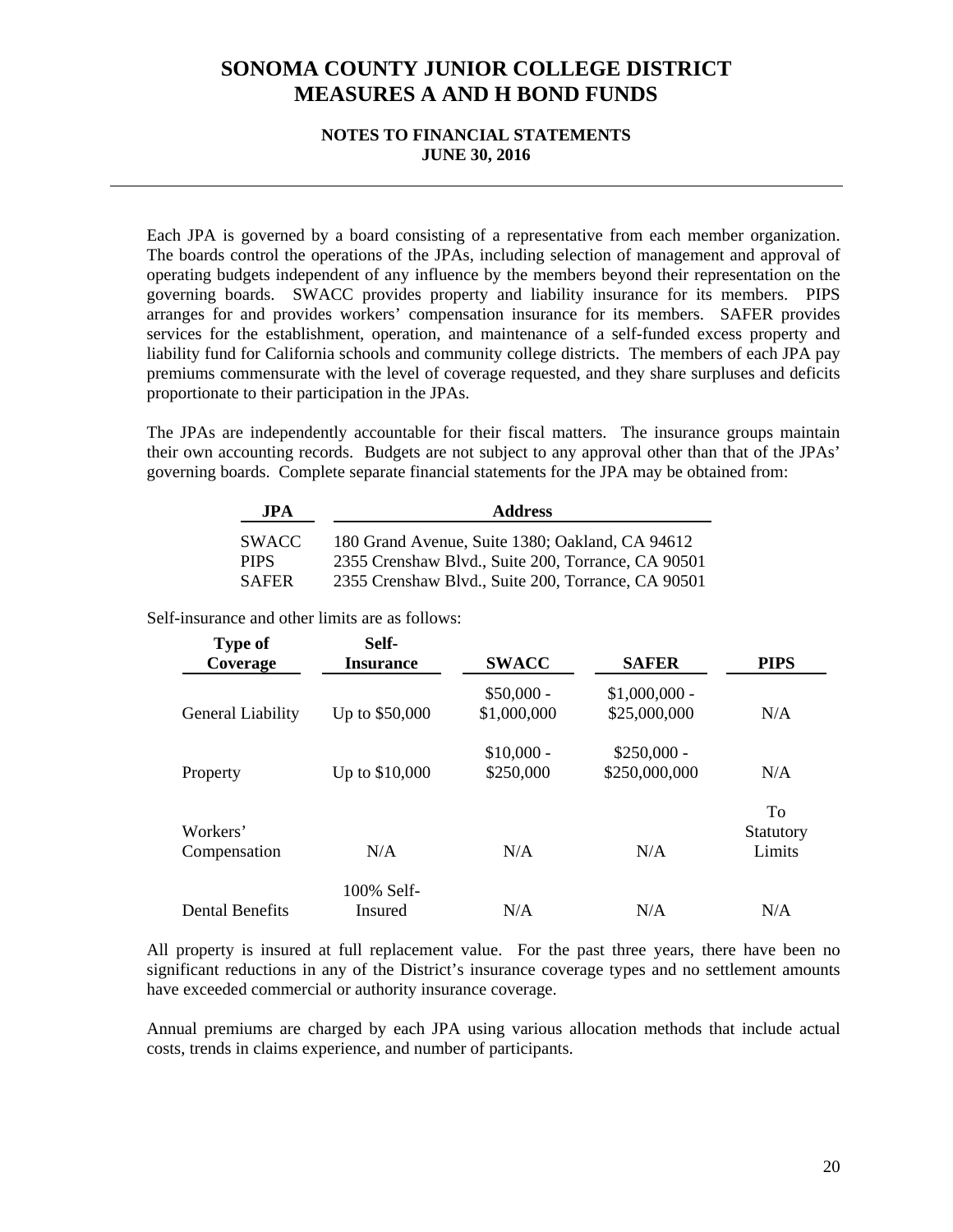## **NOTES TO FINANCIAL STATEMENTS JUNE 30, 2016**

Condensed financial information reported by each JPA for the years indicated are as follows (not covered by independent auditor's report):

|                                                 | <b>SWACC</b><br><b>Property</b> /<br><b>Liability</b><br>June 30, 2015 | <b>SAFER</b><br><b>Property</b> /<br><b>Liability</b><br>June 30, 2015 | <b>PIPS</b><br>Workers'<br><b>Compensation</b><br>June 30, 2015 |  |  |
|-------------------------------------------------|------------------------------------------------------------------------|------------------------------------------------------------------------|-----------------------------------------------------------------|--|--|
| <b>Total Assets</b>                             | 53,936,821                                                             | 9,564,714                                                              | 109,911,317<br>S.                                               |  |  |
| <b>Total Liabilities</b><br><b>Net Position</b> | 23,420,128<br>\$<br>30,516,693                                         | \$<br>8,036,799<br>1,527,915                                           | 99,473,185<br>\$<br>10,438,132                                  |  |  |
| <b>Total Liabilities and Net Position</b>       | 53,936,821                                                             | 9,564,714                                                              | 109,911,317                                                     |  |  |
| <b>Total Revenues</b><br><b>Total Expenses</b>  | \$<br>18,584,083<br>18,576,432                                         | \$<br>50,762,271<br>49,759,564                                         | 236,947,407<br>\$<br>238,580,162                                |  |  |
| Net Increase (Decrease) in Net Position         | \$<br>7,651                                                            | 1,002,707<br>S                                                         | (1,632,755)                                                     |  |  |

#### **CONSTRUCTION COMMITMENTS 7.**

The District has construction commitments of approximately \$1,808,000 at June 30, 2016.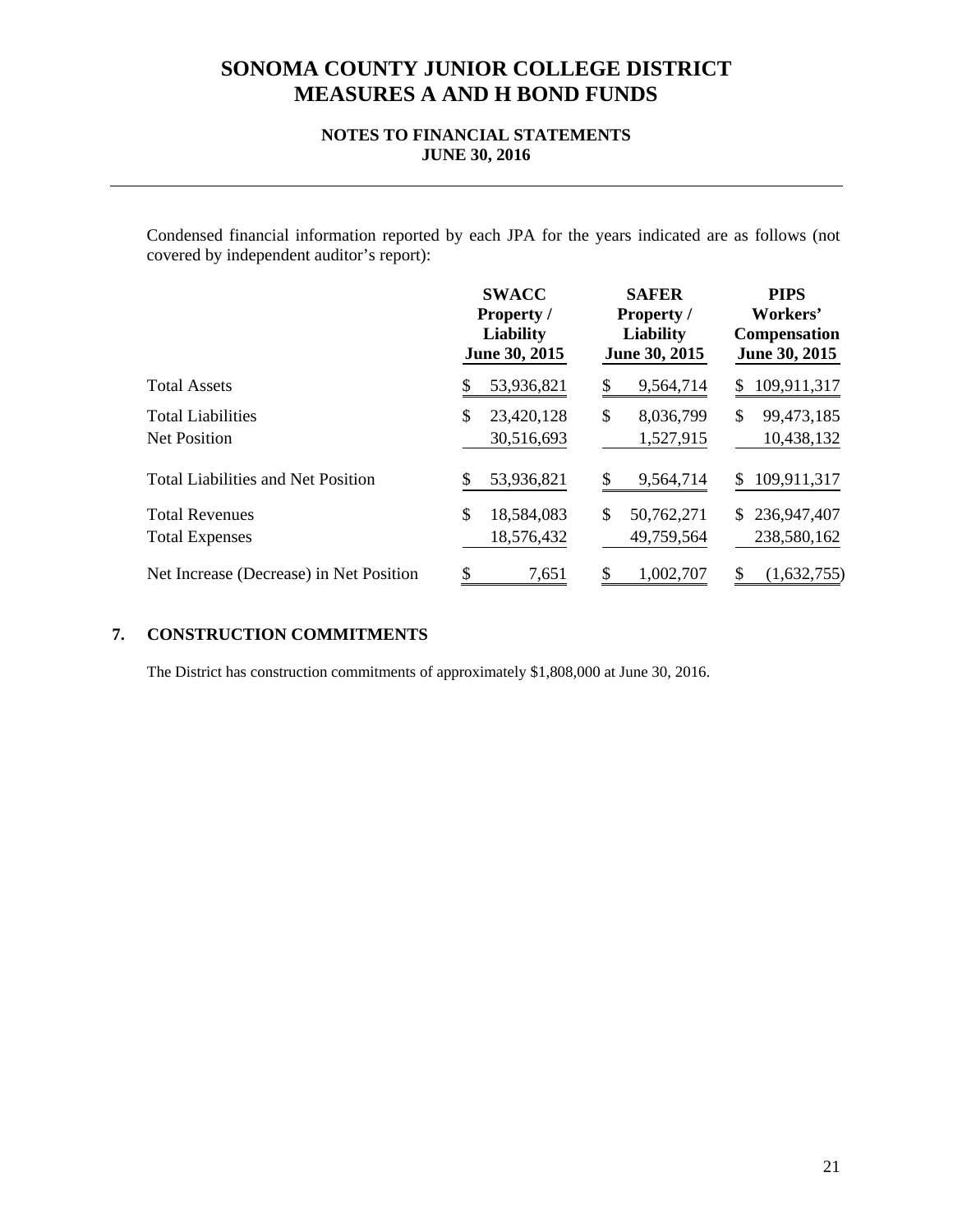

*Relax. We got this.*  $\degree$ 

# **REPORT ON INTERNAL CONTROL OVER FINANCIAL REPORTING AND ON COMPLIANCE AND OTHER MATTERS BASED ON AN AUDIT OF FINANCIAL STATEMENTS PERFORMED IN ACCORDANCE WITH** *GOVERNMENT AUDITING STANDARDS*

# **Independent Auditor's Report**

**Members of the Board of Trustees Sonoma County Junior College District Santa Rosa, California** 

We have audited, in accordance with the auditing standards generally accepted in the United States of America and the standards applicable to financial audits contained in *Government Auditing Standards* issued by the Comptroller General of the United States, the financial statements of the Measures A and H Bond Funds (the Measures) of the Sonoma County Junior College District (the District), as of and for the year ended June 30, 2016, and the related notes to the financial statements, which collectively comprise the Measures' basic financial statements and have issued our report thereon dated November 21, 2016.

# **Internal Control Over Financial Reporting**

In planning and performing our audit of the financial statements, we considered the District's internal control over financial reporting (internal control) to determine the audit procedures that are appropriate in the circumstances for the purpose of expressing our opinion on the financial statements, but not for the purpose of expressing an opinion on the effectiveness of the District's internal control. Accordingly, we do not express an opinion on the effectiveness of the District's internal control.

A *deficiency in internal control* exists when the design or operation of a control does not allow management or employees, in the normal course of performing their assigned functions, to prevent, or detect and correct, misstatements on a timely basis. A *material weakness* is a deficiency, or a combination of deficiencies, in internal control, such that there is a reasonable possibility that a material misstatement of the entity's financial statements will not be prevented, or detected and corrected on a timely basis. A *significant deficiency* is a deficiency, or a combination of deficiencies, in internal control that is less severe than a material weakness, yet important enough to merit attention by those charged with governance.

Our consideration of internal control was for the limited purpose described in the first paragraph of this section and was not designed to identify all deficiencies in internal control that might be material weaknesses or significant deficiencies. Given these limitations, during our audit we did not identify any deficiencies in internal control that we consider to be material weaknesses. However, material weaknesses may exist that have not been identified.